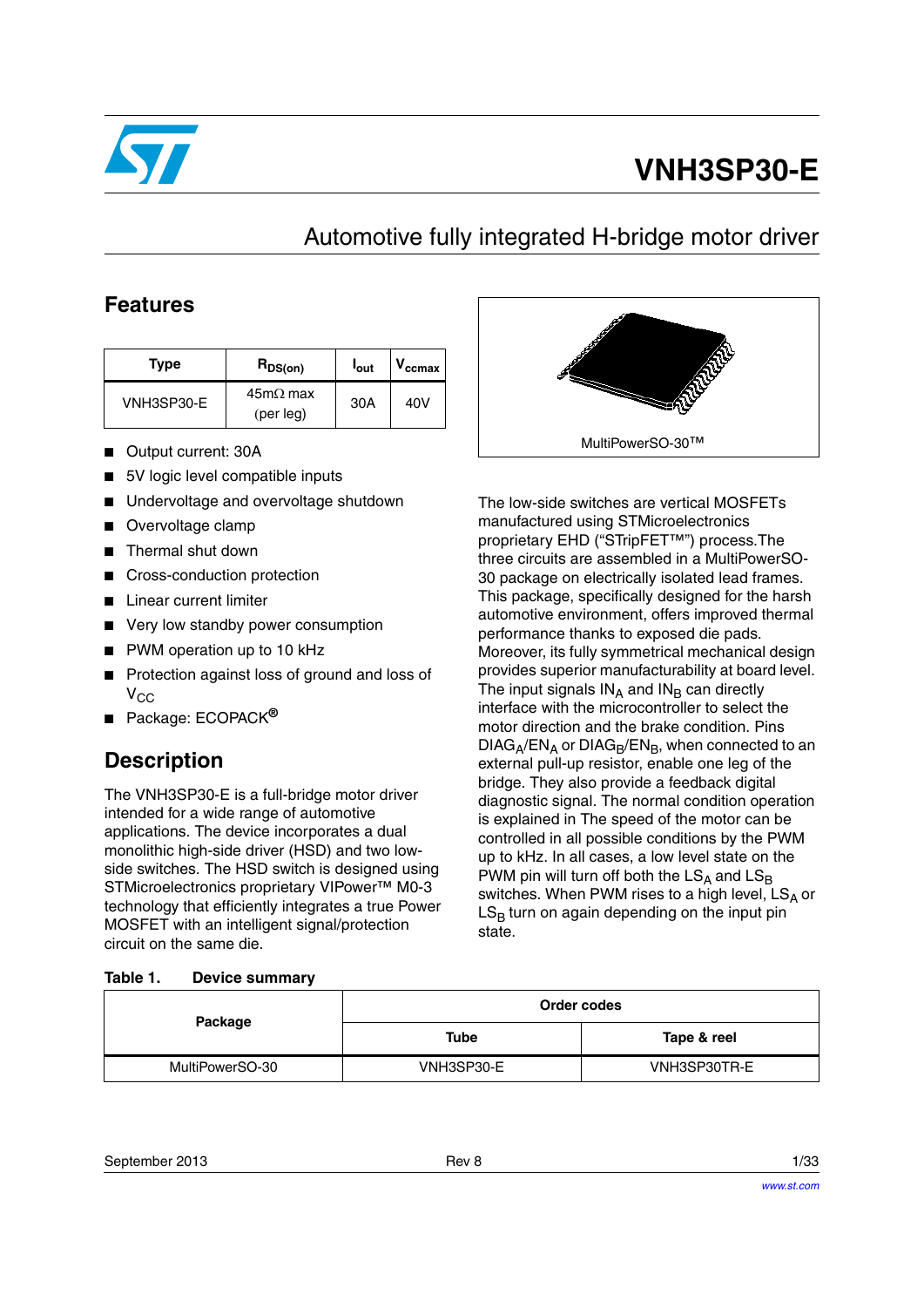# **Contents**

| 1              |     |       |                                                                                           |
|----------------|-----|-------|-------------------------------------------------------------------------------------------|
| $\overline{2}$ |     |       |                                                                                           |
|                | 2.1 |       |                                                                                           |
|                | 2.2 |       |                                                                                           |
|                | 2.3 |       |                                                                                           |
| 3              |     |       |                                                                                           |
|                | 3.1 |       |                                                                                           |
|                | 3.2 |       |                                                                                           |
|                | 3.3 |       |                                                                                           |
| 4              |     |       |                                                                                           |
|                | 4.1 |       |                                                                                           |
|                |     | 4.1.1 | Thermal calculation in clockwise and anti-clockwise operation in steady-<br>state mode 26 |
|                |     | 4.1.2 | Thermal resistances definition                                                            |
|                |     | 4.1.3 |                                                                                           |
|                |     | 4.1.4 | Single pulse thermal impedance definition                                                 |
| 5              |     |       |                                                                                           |
|                | 5.1 |       |                                                                                           |
|                | 5.2 |       | MultiPowerSO-30 package mechanical data  29                                               |
|                | 5.3 |       |                                                                                           |
| 6              |     |       |                                                                                           |

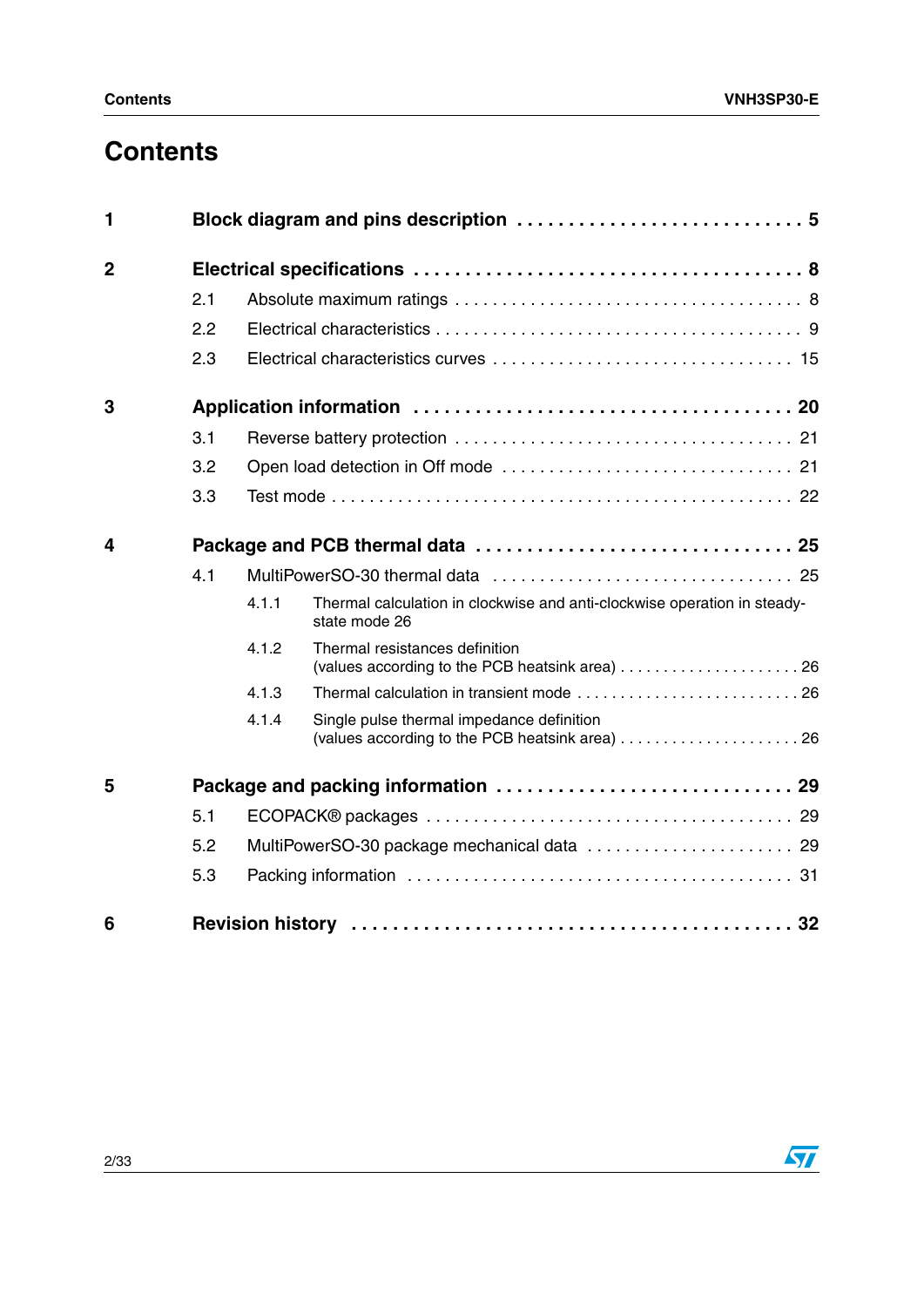## **List of tables**

| Table 1.  |                                                                                       |  |
|-----------|---------------------------------------------------------------------------------------|--|
| Table 2.  |                                                                                       |  |
| Table 3.  |                                                                                       |  |
| Table 4.  |                                                                                       |  |
| Table 5.  |                                                                                       |  |
| Table 6.  |                                                                                       |  |
| Table 7.  |                                                                                       |  |
| Table 8.  |                                                                                       |  |
| Table 9.  |                                                                                       |  |
| Table 10. |                                                                                       |  |
| Table 11. |                                                                                       |  |
| Table 12. |                                                                                       |  |
| Table 13. |                                                                                       |  |
| Table 14. | Thermal calculation in clockwise and anti-clockwise operation in steady-state mode 26 |  |
| Table 15. |                                                                                       |  |
| Table 16. |                                                                                       |  |
| Table 17. |                                                                                       |  |
|           |                                                                                       |  |

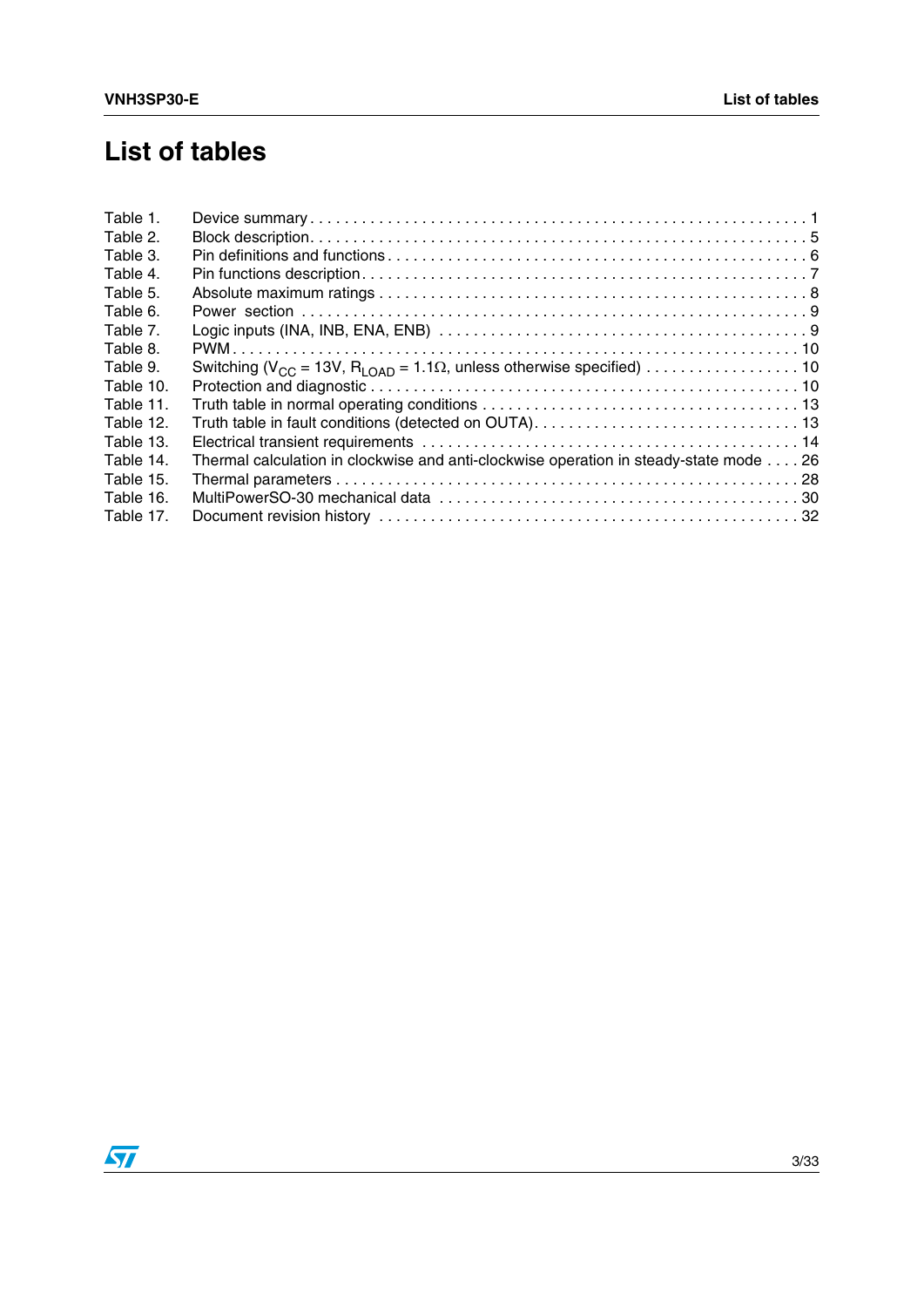# **List of figures**

| Figure 1.  |                                                                                        |  |
|------------|----------------------------------------------------------------------------------------|--|
| Figure 2.  |                                                                                        |  |
| Figure 3.  |                                                                                        |  |
| Figure 4.  |                                                                                        |  |
| Figure 5.  |                                                                                        |  |
| Figure 6.  |                                                                                        |  |
| Figure 7.  |                                                                                        |  |
| Figure 8.  |                                                                                        |  |
| Figure 9.  |                                                                                        |  |
| Figure 10. |                                                                                        |  |
| Figure 11. |                                                                                        |  |
| Figure 12. |                                                                                        |  |
| Figure 13. |                                                                                        |  |
| Figure 14. |                                                                                        |  |
| Figure 15. |                                                                                        |  |
| Figure 16. |                                                                                        |  |
| Figure 17. |                                                                                        |  |
| Figure 18. |                                                                                        |  |
| Figure 19. |                                                                                        |  |
| Figure 20. |                                                                                        |  |
| Figure 21. |                                                                                        |  |
| Figure 22. |                                                                                        |  |
| Figure 23. |                                                                                        |  |
| Figure 24. |                                                                                        |  |
| Figure 25. |                                                                                        |  |
| Figure 26. |                                                                                        |  |
| Figure 27. |                                                                                        |  |
| Figure 28. |                                                                                        |  |
| Figure 29. |                                                                                        |  |
| Figure 30. |                                                                                        |  |
| Figure 31. |                                                                                        |  |
| Figure 32. |                                                                                        |  |
| Figure 33. | Typical application circuit for DC to 10 kHz PWM operation short circuit protection 20 |  |
| Figure 34. |                                                                                        |  |
| Figure 35. |                                                                                        |  |
| Figure 36. |                                                                                        |  |
| Figure 37. | Waveforms in full bridge operation (continued) 24                                      |  |
| Figure 38. |                                                                                        |  |
| Figure 39. |                                                                                        |  |
| Figure 40. | Auto and mutual Rthj-amb vs PCB copper area in open box free air condition 25          |  |
| Figure 41. | MultiPowerSO-30 HSD thermal impedance junction ambient single pulse  27                |  |
| Figure 42. | MultiPowerSO-30 LSD thermal impedance junction ambient single pulse 27                 |  |
| Figure 43. |                                                                                        |  |
| Figure 44. |                                                                                        |  |
| Figure 45. |                                                                                        |  |
| Figure 46. |                                                                                        |  |
| Figure 47. | MultiPowerSO-30 tape and reel shipment (suffix "TR") 31                                |  |

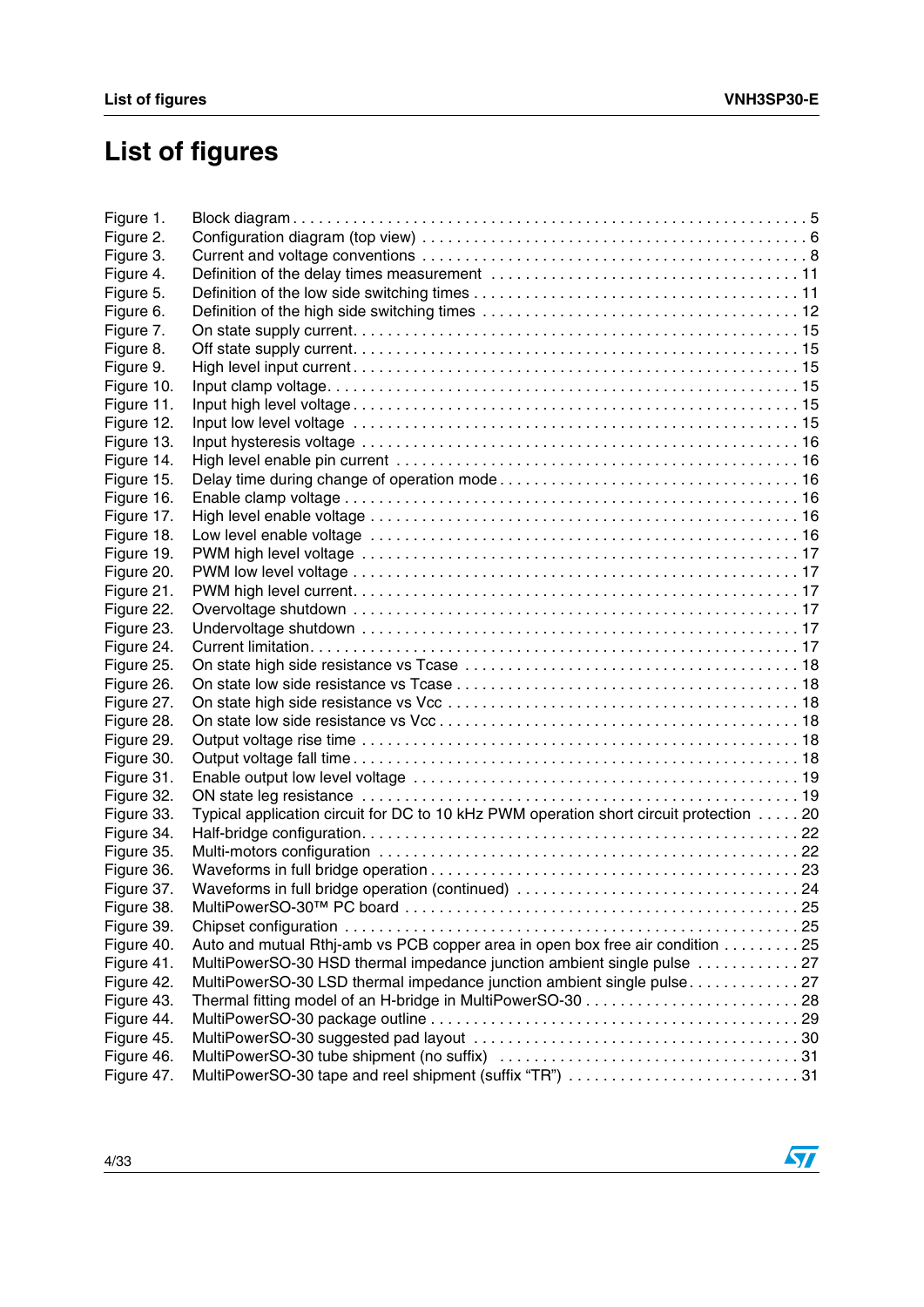## <span id="page-4-0"></span>**1 Block diagram and pins description**



### <span id="page-4-2"></span>**Figure 1. Block diagram**

#### <span id="page-4-1"></span>Table 2. **Block description**

| <b>Name</b>                             | <b>Description</b>                                                                                                                                                |
|-----------------------------------------|-------------------------------------------------------------------------------------------------------------------------------------------------------------------|
| Logic control                           | Allows the turn-on and the turn-off of the high side and the low side switches<br>according to the truth table                                                    |
| Overvoltage +<br>undervoltage           | Shuts down the device outside the range [5.5V36V] for the battery voltage                                                                                         |
| High side and low<br>side clamp voltage | Protects the high side and the low side switches from the high voltage on the<br>battery line in all configurations for the motor                                 |
| High side and low<br>side driver        | Drives the gate of the concerned switch to allow a proper $R_{DS(0n)}$ for the leg of<br>the bridge                                                               |
| Linear current limiter                  | Limits the motor current by reducing the high side switch gate-source voltage<br>when short-circuit to ground occurs                                              |
| Overtemperature<br>protection           | In case of short-circuit with the increase of the junction's temperature, shuts<br>down the concerned high side to prevent its degradation and to protect the die |
| <b>Fault detection</b>                  | Signals an abnormal behavior of the switches in the half-bridge A or B by<br>pulling low the concerned $EN_x/DIAG_x$ pin                                          |

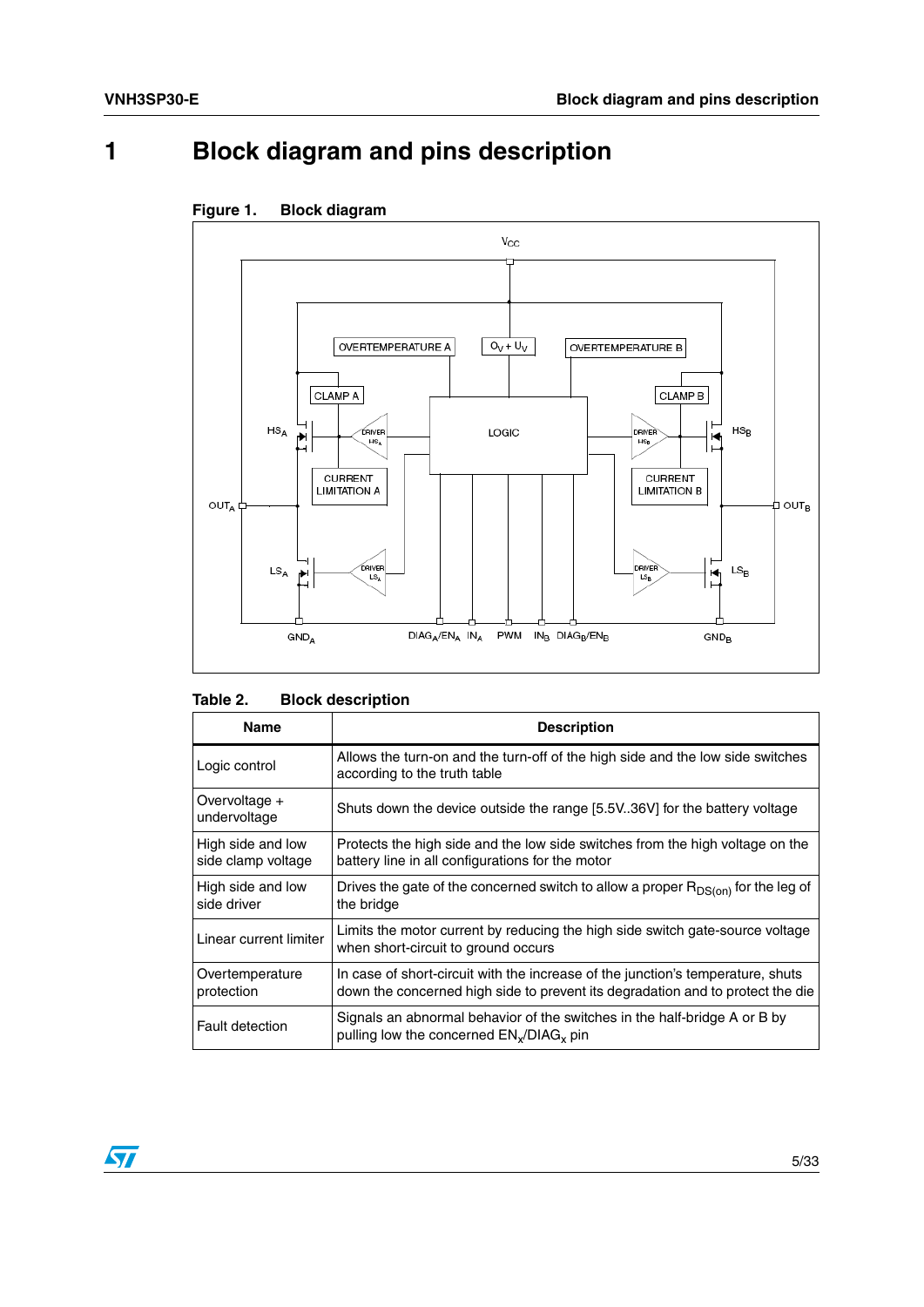

<span id="page-5-1"></span>**Figure 2. Configuration diagram (top view)**

<span id="page-5-0"></span>

| Table 3.                                 | <b>Pin definitions and functions</b> |                                                                |  |  |  |
|------------------------------------------|--------------------------------------|----------------------------------------------------------------|--|--|--|
| <b>Pin No</b>                            | Symbol                               | <b>Function</b>                                                |  |  |  |
| 1, 25, 30                                | OUT <sub>A</sub> , Heat Slug3        | Source of high side switch A / Drain of low side switch A      |  |  |  |
| 2, 4, 7, 9, 12,<br>14, 17, 22, 24,<br>29 | NC.                                  | Not connected                                                  |  |  |  |
| 3, 13, 23                                | V <sub>CC</sub> , Heat Slug1         | Drain of high side switches and power supply voltage           |  |  |  |
| 6                                        | $EN_A/DIAG_A$                        | Status of high side and low side switches A; open drain output |  |  |  |
| 5                                        | $IN_A$                               | Clockwise input                                                |  |  |  |
| 8                                        | <b>PWM</b>                           | PWM input                                                      |  |  |  |
| 11                                       | $IN_{B}$                             | Counter clockwise input                                        |  |  |  |
| 10                                       | $EN_R/DIAG_R$                        | Status of high side and low side switches B; open drain output |  |  |  |
| 15, 16, 21                               | OUT <sub>B</sub> , Heat Slug2        | Source of high side switch B / Drain of low side switch B      |  |  |  |
| 26, 27, 28                               | $GND_A$                              | Source of low side switch $A^{(1)}$                            |  |  |  |
| 18, 19, 20                               | $GND_{B}$                            | Source of low side switch $B^{(1)}$                            |  |  |  |

1.  $GND<sub>A</sub>$  and  $GND<sub>B</sub>$  must be externally connected together.

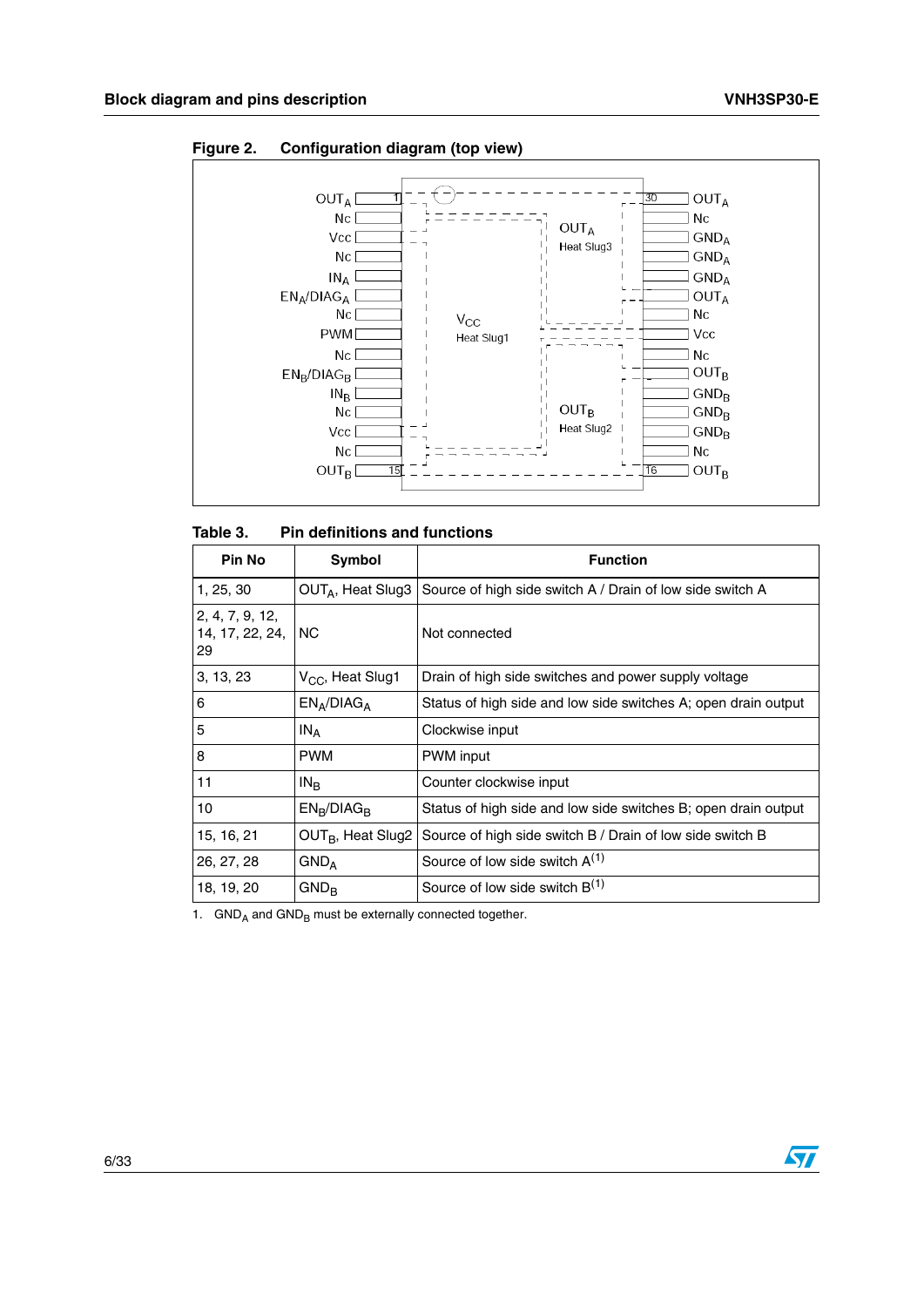| <b>Name</b>                    | <b>Description</b>                                                                                                                                                                                                                                                                                                                                                                   |
|--------------------------------|--------------------------------------------------------------------------------------------------------------------------------------------------------------------------------------------------------------------------------------------------------------------------------------------------------------------------------------------------------------------------------------|
| $V_{CC}$                       | Battery connection                                                                                                                                                                                                                                                                                                                                                                   |
| $GND_A$ , $GND_B$              | Power grounds; must always be externally connected together                                                                                                                                                                                                                                                                                                                          |
| $OUT_A, OUT_B$                 | Power connections to the motor                                                                                                                                                                                                                                                                                                                                                       |
| $IN_A$ , $IN_R$                | Voltage controlled input pins with hysteresis, CMOS compatible. These two pins<br>control the state of the bridge in normal operation according to the truth table (brake<br>to $V_{CC}$ , brake to GND, clockwise and counterclockwise).                                                                                                                                            |
| <b>PWM</b>                     | Voltage controlled input pin with hysteresis, CMOS compatible. Gates of low side<br>FETs are modulated by the PWM signal during their ON phase allowing speed<br>control of the motor.                                                                                                                                                                                               |
| $EN_A/DIAG_A$<br>$EN_B/DIAG_B$ | Open drain bidirectional logic pins. These pins must be connected to an external pull<br>up resistor. When externally pulled low, they disable half-bridge A or B. In case of<br>fault detection (thermal shutdown of a high side FET or excessive ON state voltage<br>drop across a low side FET), these pins are pulled low by the device (see truth table<br>in fault condition). |

#### <span id="page-6-0"></span>Table 4. **Pin functions description**

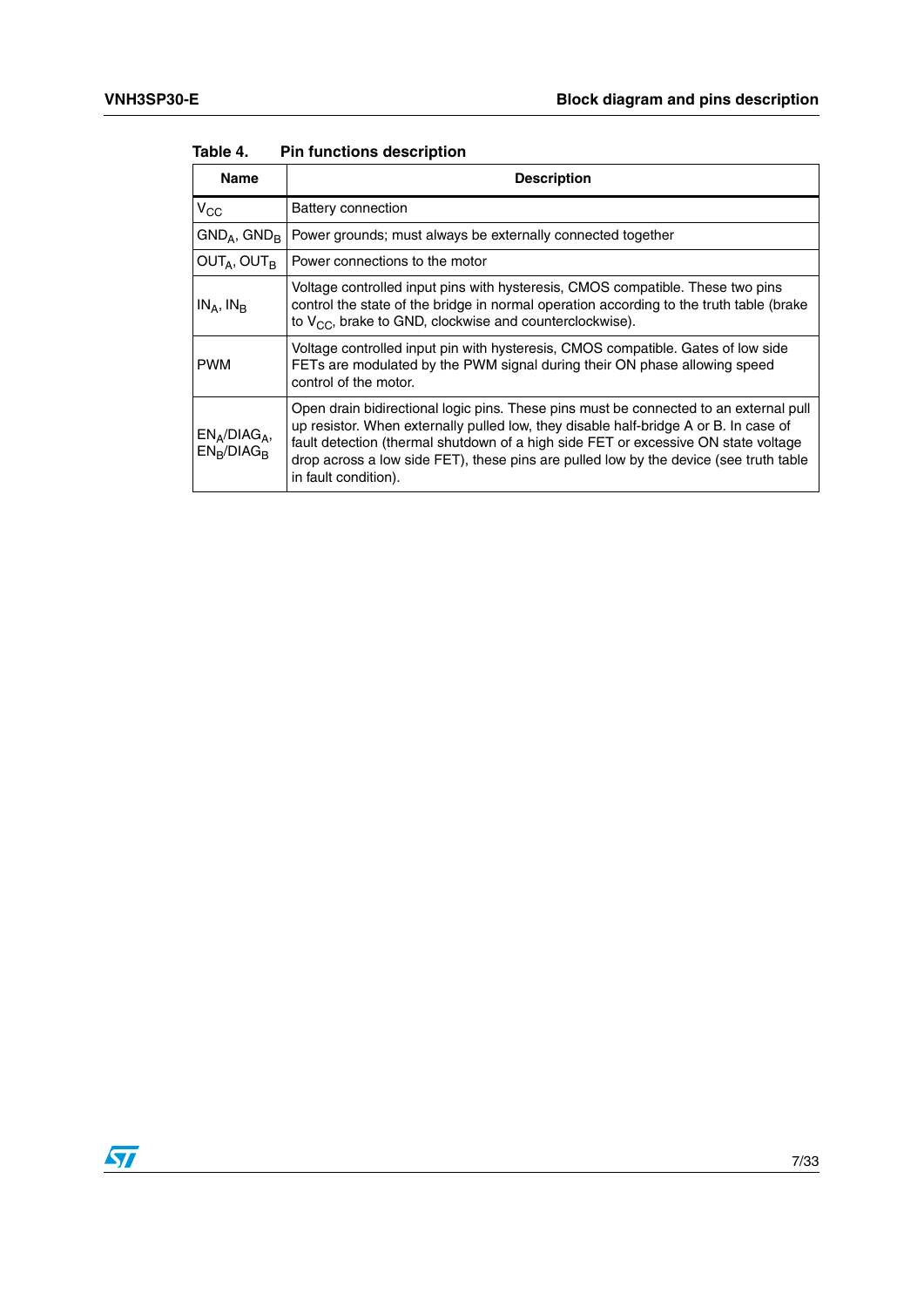# <span id="page-7-0"></span>**2 Electrical specifications**



<span id="page-7-3"></span>

## <span id="page-7-1"></span>**2.1 Absolute maximum ratings**

<span id="page-7-2"></span>

| Table 5.              | Absolute maximum ratings                                     |                    |      |
|-----------------------|--------------------------------------------------------------|--------------------|------|
| Symbol                | <b>Parameter</b>                                             | <b>Value</b>       | Unit |
| $V_{cc}$              | Supply voltage                                               | $-0.340$           | v    |
| $I_{\text{max1}}$     | Maximum output current (continuous)                          | 30                 | A    |
| l <sub>R</sub>        | Reverse output current (continuous)                          | -30                |      |
| <b>I<sub>IN</sub></b> | Input current ( $IN_A$ and $IN_B$ pins)                      | ±10                |      |
| <sup>I</sup> EN       | Enable input current ( $DIAG_A/EN_A$ and $DIAG_B/EN_B$ pins) | ±10                | mA   |
| $I_{\text{DW}}$       | PWM input current                                            | ±10                |      |
|                       | Electrostatic discharge ( $R = 1.5k\Omega$ , $C = 100pF$ )   |                    |      |
| V <sub>ESD</sub>      | - logic pins                                                 | 4                  | kV   |
|                       | - output pins: $OUT_A$ , $OUT_B$ , $V_{CC}$                  | 5                  | kV   |
| $T_i$                 | Junction operating temperature                               | Internally limited |      |
| $T_c$                 | Case operating temperature                                   | $-40$ to 150       | °C   |
| $T_{\rm STG}$         | Storage temperature                                          | $-55$ to 150       |      |

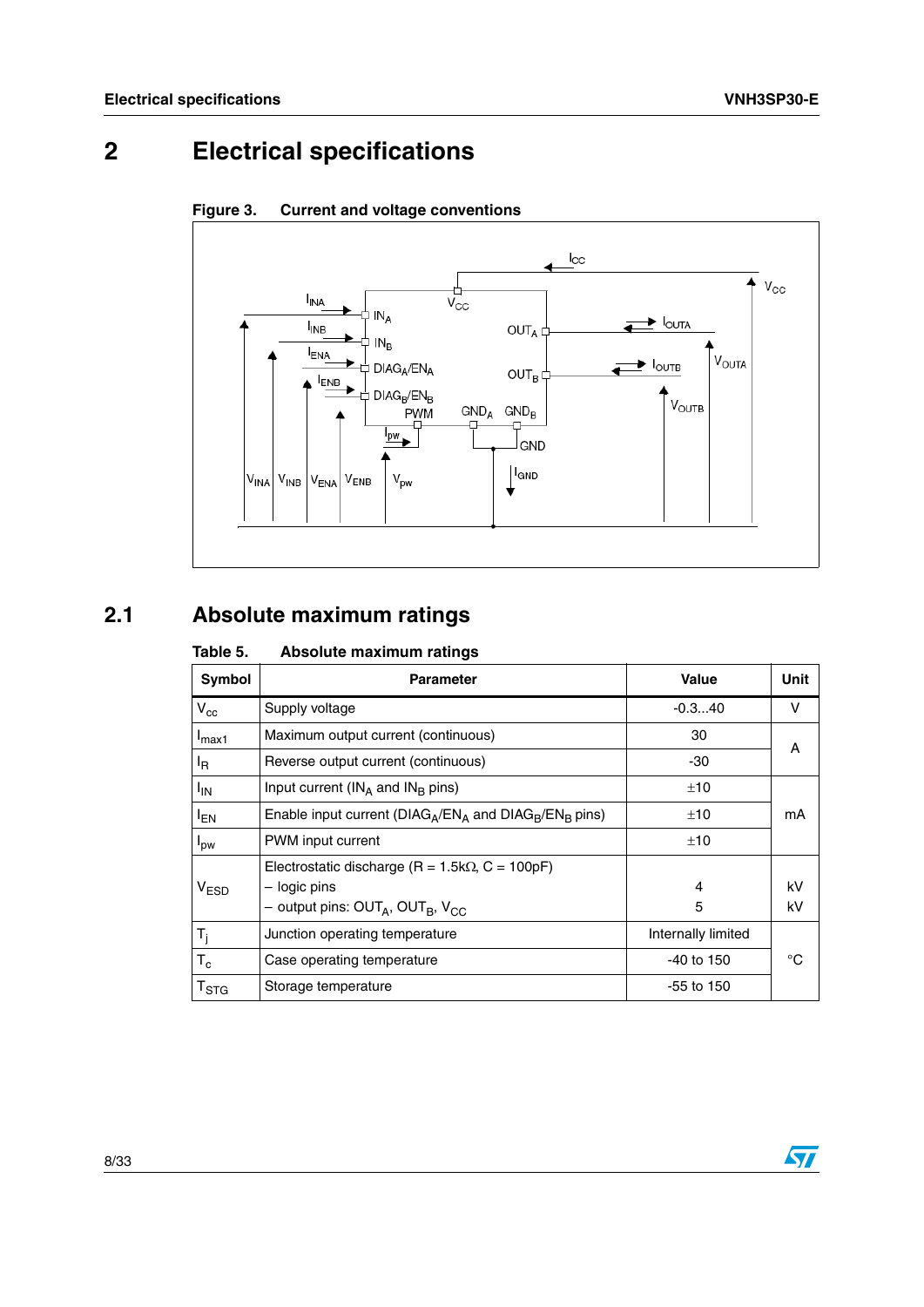### <span id="page-8-0"></span>**2.2 Electrical characteristics**

Vcc = 9V up to 18V; -40°C <  $T_j$  < 150°C, unless otherwise specified.

| Symbol            | <b>Parameter</b>                                       | <b>Test Conditions</b>                                                                                                                        | Min | Typ | Max      | <b>Unit</b>  |
|-------------------|--------------------------------------------------------|-----------------------------------------------------------------------------------------------------------------------------------------------|-----|-----|----------|--------------|
| $V_{\rm CC}$      | Operating supply<br>voltage                            |                                                                                                                                               | 5.5 |     | 36       | v            |
| $I_{\rm S}$       | Supply current                                         | Off state:<br>$IN_A = IN_B = PWM = 0$ ; T <sub>i</sub> = 25°C; V <sub>CC</sub> = 13V<br>$IN_A = IN_B = PWM = 0$                               |     | 20  | 30<br>40 | μA<br>μA     |
|                   |                                                        | On state:<br>$IN_A$ or $IN_B = 5V$ , no PWM                                                                                                   |     |     | 15       | mA           |
| R <sub>ONHS</sub> | Static high side<br>resistance                         | $I_{\text{OUT}} = 12A$ ; T <sub>i</sub> = 25°C<br>$I_{OUT} = 12A$ ; T <sub>i</sub> = -40 to 150°C                                             |     | 23  | 30<br>60 | $m\Omega$    |
| RONLS             | Static low side<br>resistance                          | $I_{OUT} = 12A$ ; T <sub>i</sub> = 25°C<br>$I_{\text{OUT}} = 12A$ ; T <sub>i</sub> = -40 to 150°C                                             |     | 11  | 15<br>30 |              |
| $V_{f}$           | High side free-<br>wheeling diode<br>forward voltage   | $I_f = 12 A$                                                                                                                                  |     | 0.8 | 1.1      | $\mathsf{V}$ |
| $L$ (off)         | High side off state<br>output current<br>(per channel) | $T_i = 25^{\circ}C$ ; $V_{\text{OUTX}} = EN_X = 0V$ ; $V_{\text{CC}} = 13V$<br>$T_i = 125^{\circ}C$ ; $V_{OUTX} = EN_X = 0V$ ; $V_{CC} = 13V$ |     |     | 3<br>5   | μA           |

<span id="page-8-1"></span>Table 6. **Power section** 

<span id="page-8-2"></span>

| Logic inputs ( $IN_A$ , $IN_B$ , $EN_A$ , $EN_B$ )<br>Table 7. |  |  |
|----------------------------------------------------------------|--|--|
|----------------------------------------------------------------|--|--|

| <b>Symbol</b>      | <b>Parameter</b>                   | <b>Test conditions</b>                                                        | Min  | Typ    | Max    | <b>Unit</b> |
|--------------------|------------------------------------|-------------------------------------------------------------------------------|------|--------|--------|-------------|
| $V_{IL}$           | Input low level voltage            | Normal operation ( $DIAG_X/EN_X$ pin acts<br>as an input pin)                 |      |        | 1.5    |             |
| $V_{\text{IH}}$    | Input high level voltage           |                                                                               | 3.25 |        |        |             |
| V <sub>IHYST</sub> | Input hysteresis voltage           |                                                                               | 0.5  |        |        | ν           |
|                    | Input clamp voltage                | $I_{IN}$ = 1 mA                                                               | 6    | 6.8    | 8      |             |
| $V_{\text{ICL}}$   |                                    | $I_{IN} = -1mA$                                                               | $-1$ | $-0.7$ | $-0.3$ |             |
| <b>I</b> INL       | Input low current                  | $V_{IN} = 1.5V$                                                               | 1    |        |        |             |
| <sup>I</sup> INH   | Input high current                 | $V_{IN} = 3.25V$                                                              |      |        | 10     | μA          |
| V <sub>DIAG</sub>  | Enable output low level<br>voltage | Fault operation ( $DIAG_X/EN_X$ pin acts as<br>an output pin); $I_{FN} = 1mA$ |      |        | 0.4    | ν           |

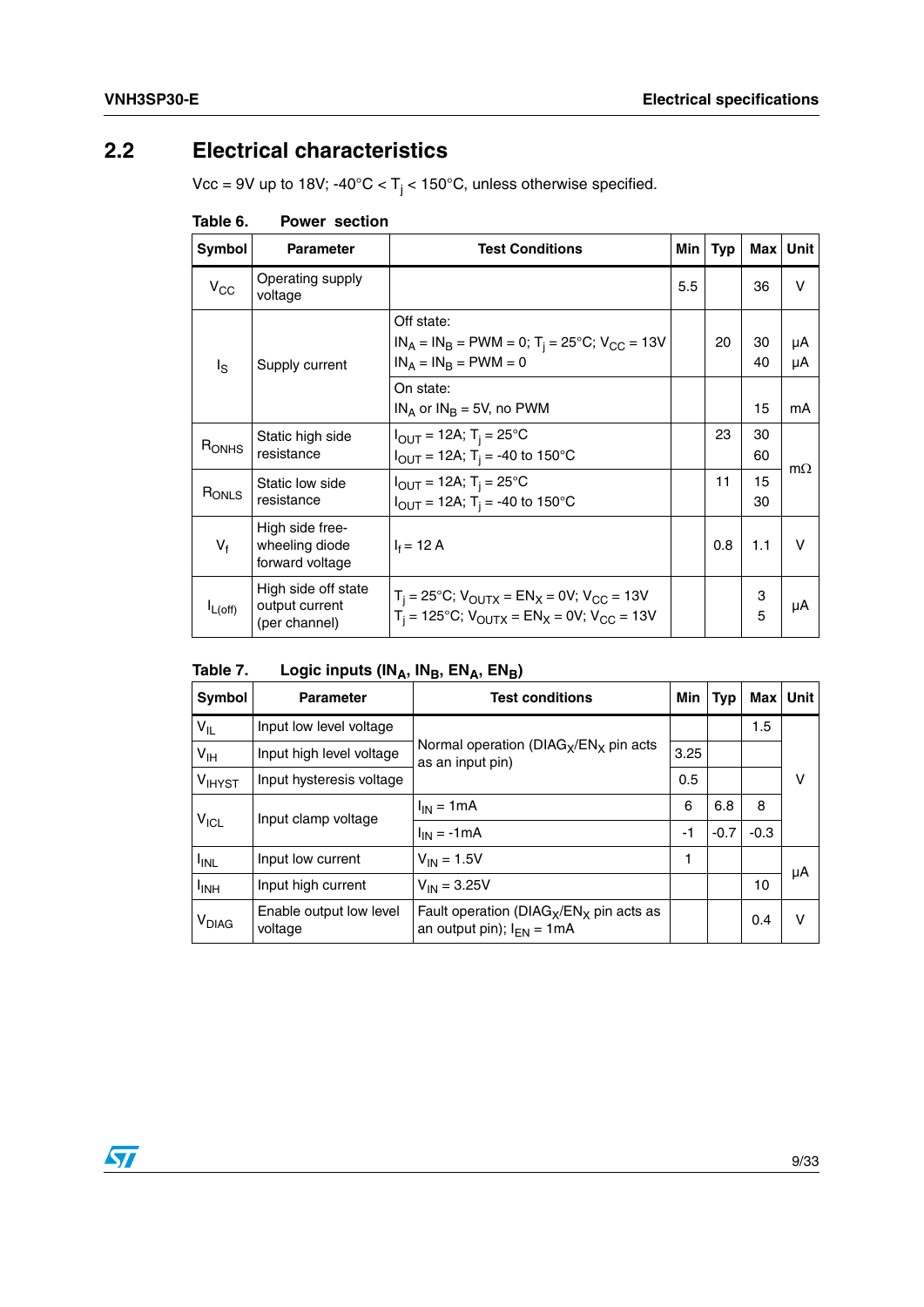| Symbol                  | <b>Parameter</b>              | <b>Test Conditions</b>         | <b>Min</b>         | <b>Typ</b>         | Max          | <b>Unit</b> |
|-------------------------|-------------------------------|--------------------------------|--------------------|--------------------|--------------|-------------|
| $V_{pwl}$               | PWM low level voltage         |                                |                    |                    | 1.5          | V           |
| $I_{\text{pwl}}$        | PWM low level pin<br>current  | $V_{\text{DW}} = 1.5V$         | 1                  |                    |              | μA          |
| $V_{\text{pwh}}$        | PWM high level voltage        |                                | 3.25               |                    |              | $\vee$      |
| <b>I</b> <sub>pwh</sub> | PWM high level pin<br>current | $V_{\text{DW}} = 3.25V$        |                    |                    | 10           | μA          |
| V <sub>pwhhyst</sub>    | PWM hysteresis voltage        |                                | 0.5                |                    |              |             |
|                         | PWM clamp voltage             | $Ipw = 1mA$                    | $V_{\rm CC}$ + 0.3 | $V_{\rm CC}$ + 0.7 | $V_{CC}$ + 1 | $\vee$      |
| V <sub>pwcl</sub>       |                               | $I_{\text{pw}} = -1 \text{mA}$ | -5                 | $-3.5$             | $-2$         |             |
| V <sub>pwtest</sub>     | Test mode PWM pin<br>voltage  |                                | $-3.5$             | $-2$               | $-0.5$       | $\vee$      |
| Ipwtest                 | Test mode PWM pin<br>current  | $V_{IN} = -2 V$                | $-2000$            | -500               |              | μA          |

#### <span id="page-9-0"></span>**Table 8. PWM**

#### <span id="page-9-1"></span>Table 9. Switching ( $V_{CC}$  = 13V,  $R_{LOAD}$  = 1.1 $\Omega$ , unless otherwise specified)

| Symbol                        | <b>Parameter</b>                              | <b>Test Conditions</b>                          | Min | <b>Typ</b> | Max  | <b>Unit</b> |
|-------------------------------|-----------------------------------------------|-------------------------------------------------|-----|------------|------|-------------|
| l f                           | PWM frequency                                 |                                                 | 0   |            | 10   | <b>kHz</b>  |
| $t_{\mathsf{d}(\mathsf{on})}$ | Turn-on delay time                            | Input rise time $<$ 1 $\mu$ s<br>(see Figure 6) |     | 100        | 300  |             |
| $t_{d(off)}$                  | Turn-off delay time                           | Input rise time $<$ 1 $\mu$ s<br>(see Figure 6) |     | 85         | 255  |             |
| $t_r$                         | Rise time                                     | (see Figure 5)                                  |     | 1.5        | 3    | μs          |
| $t_{f}$                       | Fall time                                     | (see Figure 5)                                  |     | 2          | 5    |             |
| t <sub>DEL</sub>              | Delay time during change<br>of operating mode | (see Figure 4)                                  |     | 600        | 1800 |             |

#### <span id="page-9-2"></span>Table 10. **Protection and diagnostic**

| Symbol                      | <b>Parameter</b>              | <b>Test Conditions</b> | Min | Typ | <b>Max</b> | Unit |
|-----------------------------|-------------------------------|------------------------|-----|-----|------------|------|
| V <sub>USD</sub>            | Undervoltage shut-down        |                        |     |     | 5.5        | v    |
| V <sub>OV</sub>             | Overvoltage shut-down         |                        | 36  | 43  |            |      |
| <sup>I</sup> LIM            | <b>Current limitation</b>     |                        | 30  | 45  |            | A    |
| $\mathsf{T}_{\mathsf{TSD}}$ | Thermal shut-down temperature | $V_{IN} = 3.25V$       | 150 | 170 | 200        |      |
| $\mathsf{T}_{\mathsf{TR}}$  | Thermal reset temperature     |                        | 135 |     |            | °C   |
| T <sub>HYST</sub>           | Thermal hysteresis            |                        |     | 15  |            |      |

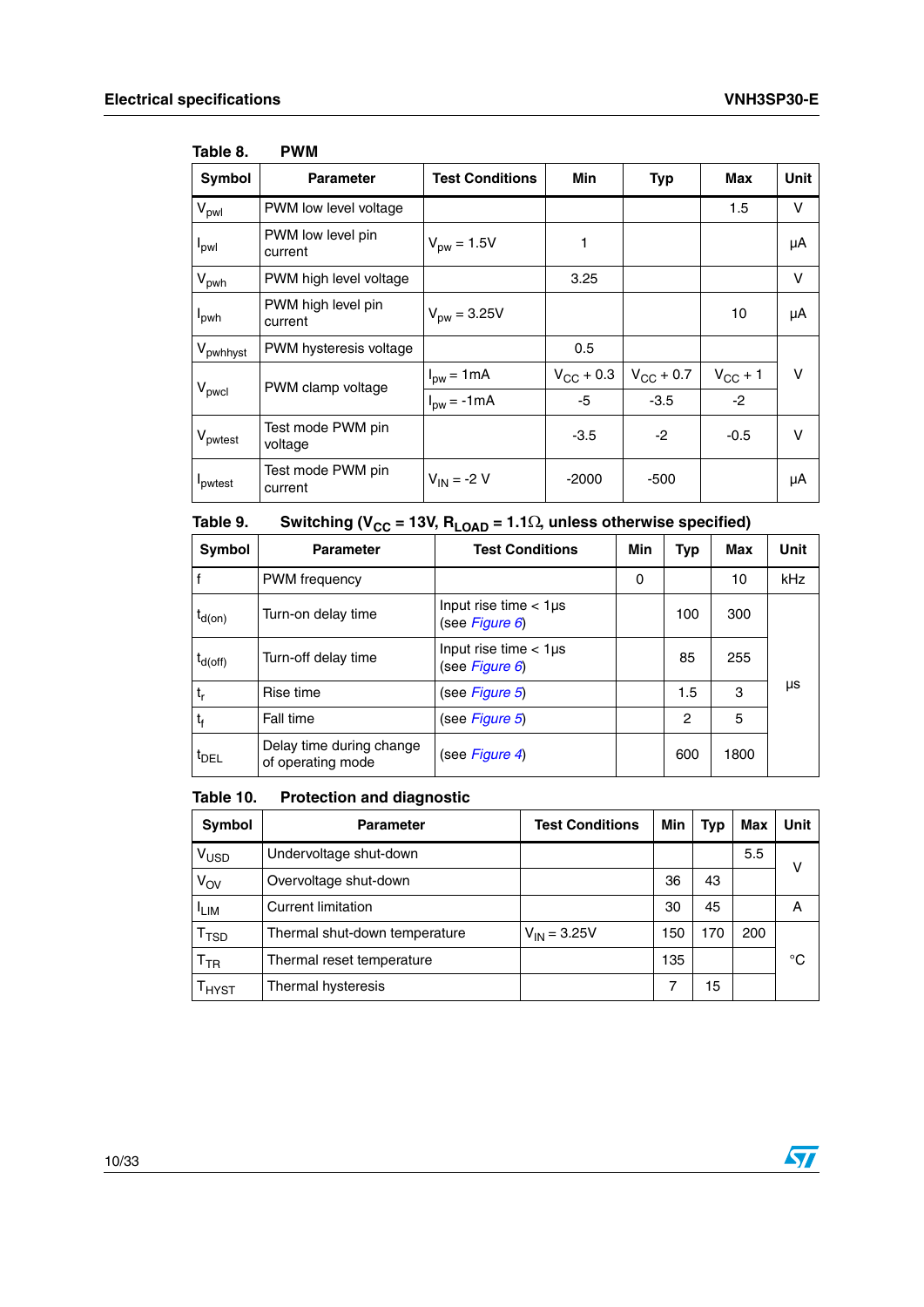

<span id="page-10-0"></span>**Figure 4. Definition of the delay times measurement**

<span id="page-10-1"></span>



 $\sqrt{2}$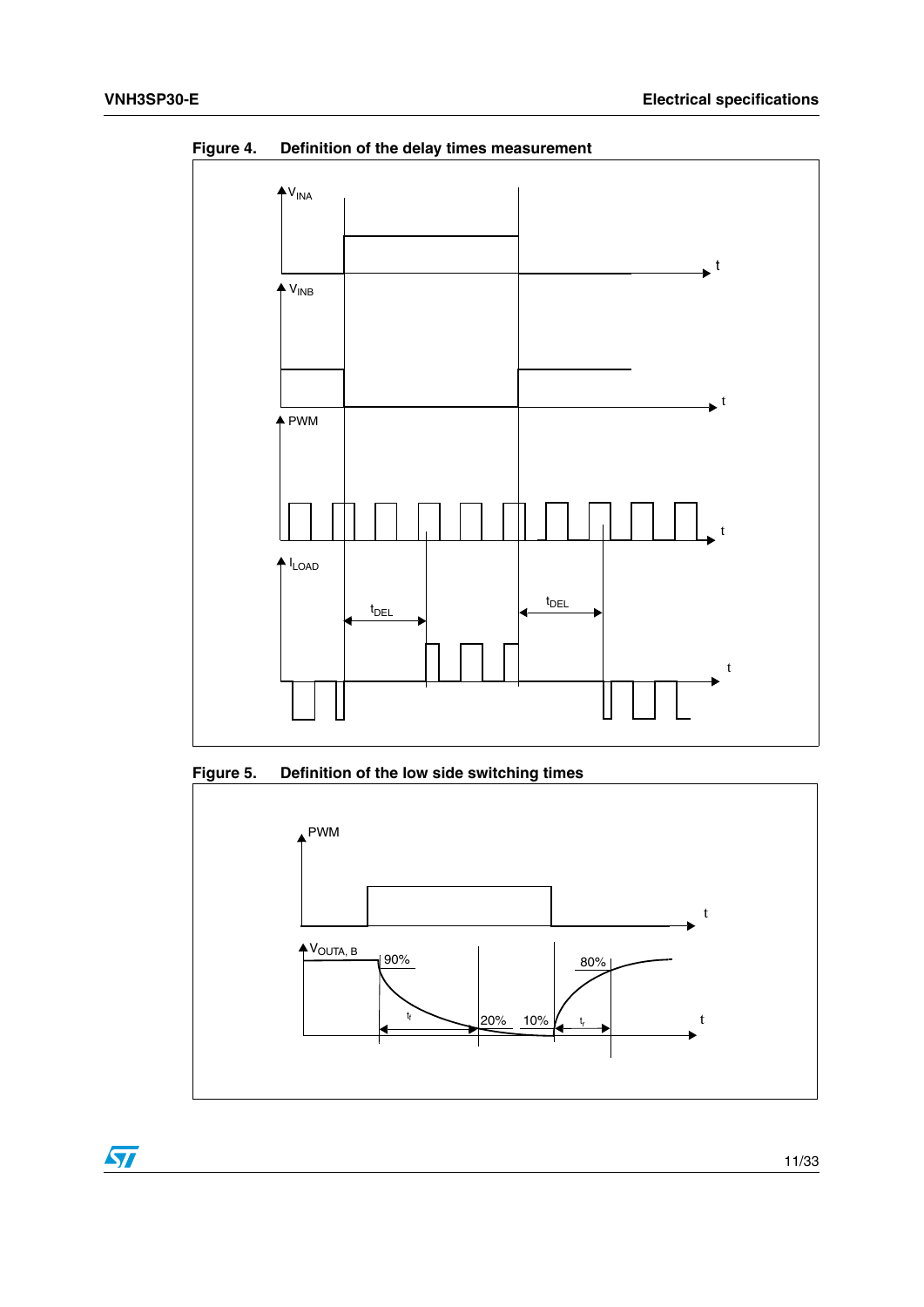

<span id="page-11-0"></span>**Figure 6. Definition of the high side switching times**

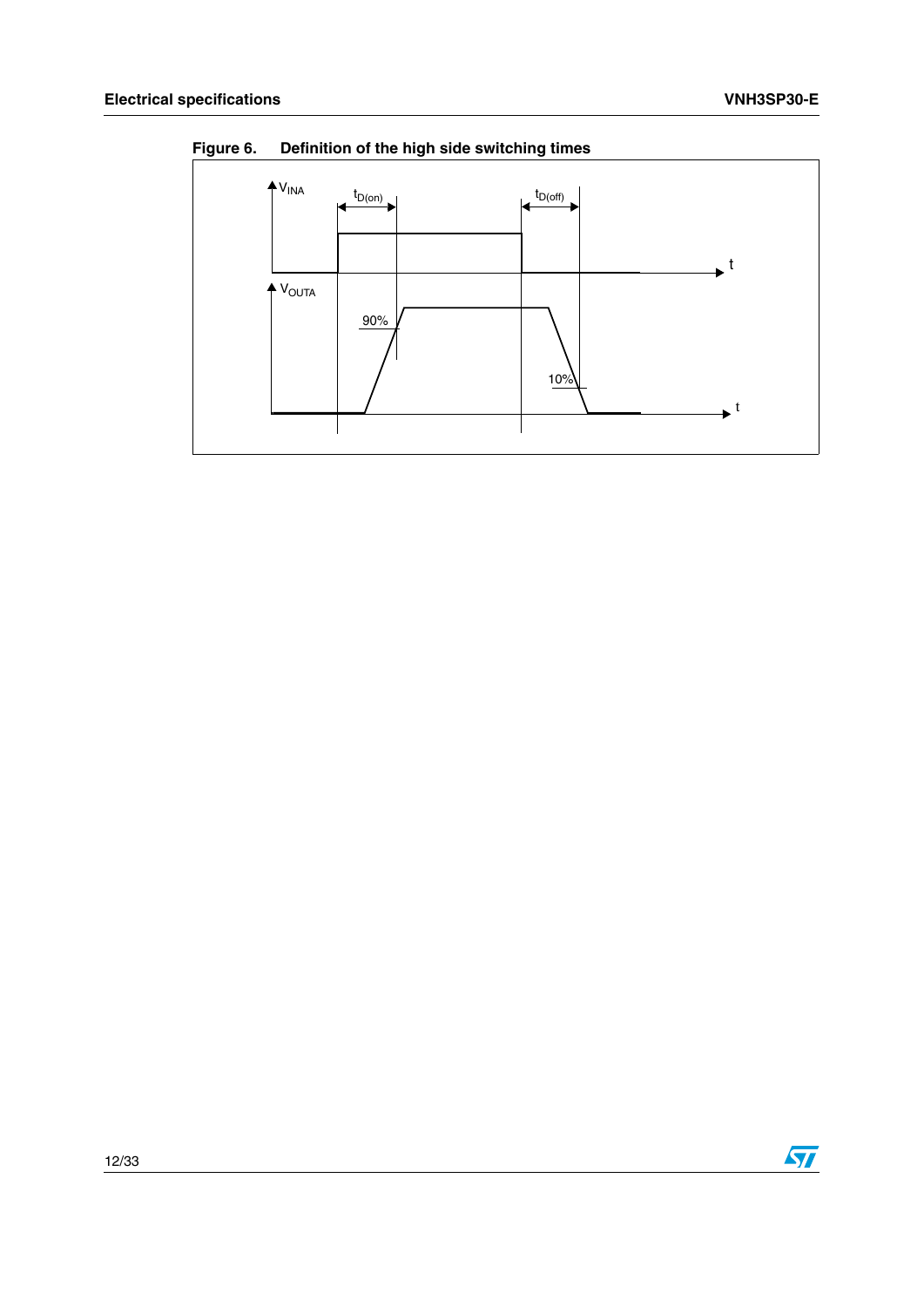| .<br><b>Hath tapic in hormal operating conditions</b> |        |        |                                    |               |                         |                  |                       |                        |
|-------------------------------------------------------|--------|--------|------------------------------------|---------------|-------------------------|------------------|-----------------------|------------------------|
|                                                       | $IN_A$ | $IN_B$ | DIAG <sub>A</sub> /EN <sub>A</sub> | $DIAG_B/EN_B$ | <b>OUT</b> <sub>A</sub> | OUT <sub>R</sub> | <b>Operating mode</b> |                        |
|                                                       |        |        |                                    |               | н                       | н                | Brake to $V_{CC}$     |                        |
|                                                       |        | 0      |                                    |               |                         |                  | Clockwise (CW)        |                        |
|                                                       | 0      |        |                                    |               |                         |                  | Н                     | Counterclockwise (CCW) |
|                                                       |        | 0      |                                    |               |                         |                  | Brake to GND          |                        |

<span id="page-12-0"></span>Table 11 **Table 11. Truth table in normal operating conditions**

<span id="page-12-1"></span>

| $IN_A$      | $IN_B$   | $DIAG_A/EN_A$     | $DIAG_B/EN_B$    | <b>OUTA</b>              | <b>OUTB</b> |
|-------------|----------|-------------------|------------------|--------------------------|-------------|
| $\mathbf 0$ |          |                   |                  |                          | H           |
|             | $\Omega$ |                   |                  |                          |             |
|             |          |                   | H<br><b>OPEN</b> |                          |             |
|             | 0        | $\mathbf 0$       |                  |                          |             |
|             | X        |                   | 0                |                          | <b>OPEN</b> |
| X           |          |                   |                  |                          | H           |
|             | $\Omega$ |                   |                  |                          |             |
|             |          | Fault Information |                  | <b>Protection Action</b> |             |

*Note: Notice that saturation detection on the low side power MOSFET is possible only if the impedance of the short-circuit from the output to the battery is less than 100m* $\Omega$  when the *device is supplied with a battery voltage of 13.5V.*

 $\sqrt{2}$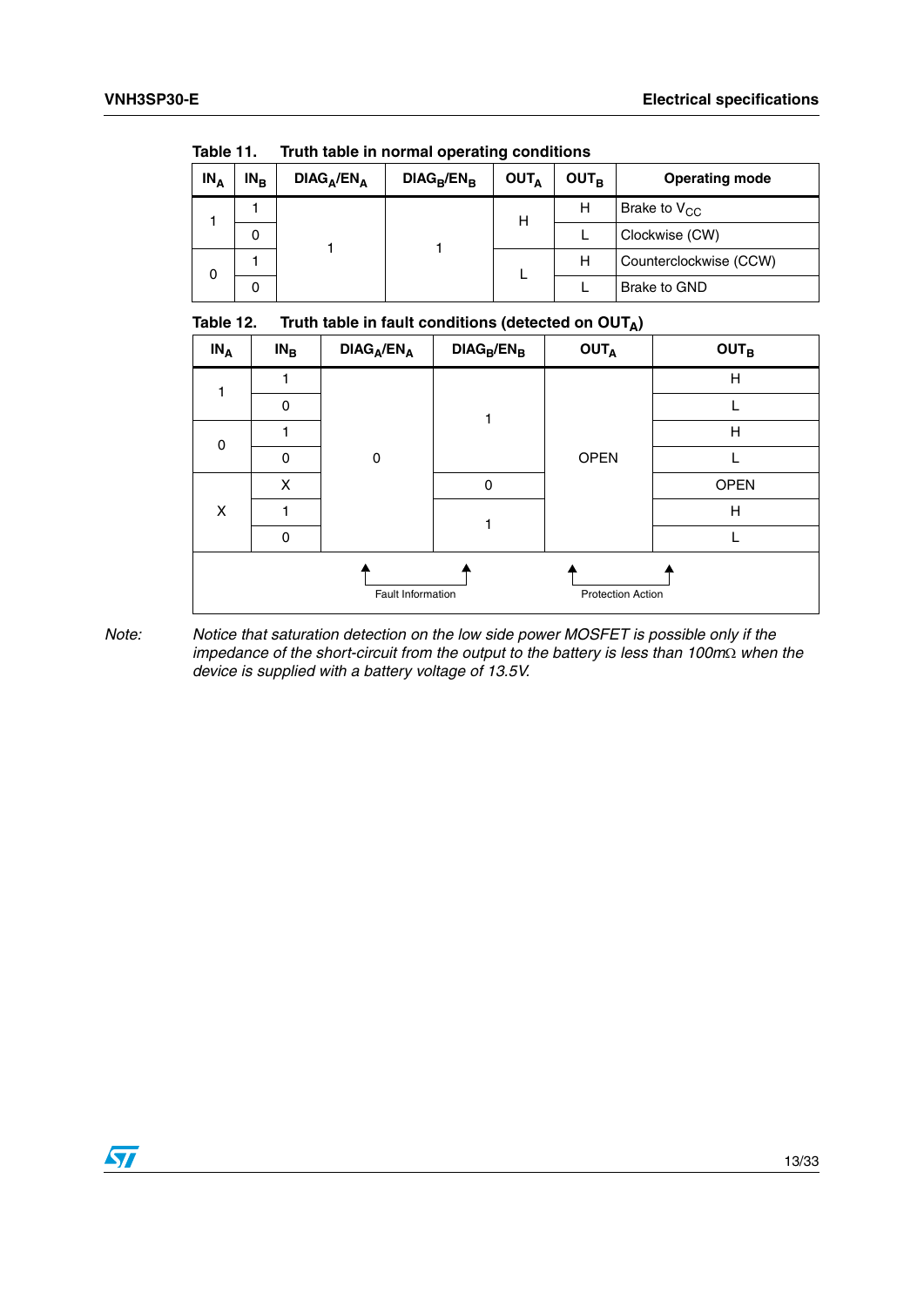| ISO T/R - 7637/1<br><b>Test Pulse</b> | <b>Test Level</b> | <b>Test Level</b><br>Ш | <b>Test Level</b><br>Ш | <b>Test Level</b><br>IV | <b>Test Levels</b><br><b>Delays and Impedance</b> |  |  |  |  |
|---------------------------------------|-------------------|------------------------|------------------------|-------------------------|---------------------------------------------------|--|--|--|--|
|                                       | $-25V$            | $-50V$                 | $-75V$                 | $-100V$                 | 2ms, $10\Omega$                                   |  |  |  |  |
| 2                                     | $+25V$            | $+50V$                 | $+75V$                 | $+100V$                 | 0.2ms, $10\Omega$                                 |  |  |  |  |
| За                                    | $-25V$            | $-50V$                 | $-100V$                | $-150V$                 | 0.1 $\mu$ s, 50 $\Omega$                          |  |  |  |  |
| 3b                                    | $+25V$            | $+50V$                 | $+75V$                 | $+100V$                 |                                                   |  |  |  |  |
| 4                                     | $-4V$             | $-5V$                  | $-6V$                  | $-7V$                   | 100ms, $0.01\Omega$                               |  |  |  |  |
| 5                                     | $+26.5V$          | $+46.5V$               | $+66.5V$               | $+86.5V$                | 400ms, $2\Omega$                                  |  |  |  |  |

<span id="page-13-0"></span>Table 13. **Table 13. Electrical transient requirements**

| ISO T/R - 7637/1<br><b>Test Pulse</b> | <b>Test Levels</b><br><b>Result I</b> | <b>Test Levels</b><br><b>Result II</b> | <b>Test Levels</b><br><b>Result III</b> | <b>Test Levels</b><br><b>Result IV</b> |
|---------------------------------------|---------------------------------------|----------------------------------------|-----------------------------------------|----------------------------------------|
|                                       |                                       |                                        |                                         |                                        |
| $\overline{c}$                        |                                       |                                        |                                         |                                        |
| За                                    |                                       | С                                      | C                                       | C                                      |
| 3b                                    | C                                     |                                        |                                         |                                        |
| 4                                     |                                       |                                        |                                         |                                        |
| $5^{(1)}$                             |                                       | F                                      | Е                                       | F                                      |

1. For load dump exceeding the above value a centralized suppressor must be adopted

| <b>Class</b> | <b>Contents</b>                                                                                                                                                                |
|--------------|--------------------------------------------------------------------------------------------------------------------------------------------------------------------------------|
| С            | All functions of the device are performed as designed after exposure to<br>disturbance.                                                                                        |
| E            | One or more functions of the device are not performed as designed after<br>exposure to disturbance and cannot be returned to proper operation without<br>replacing the device. |

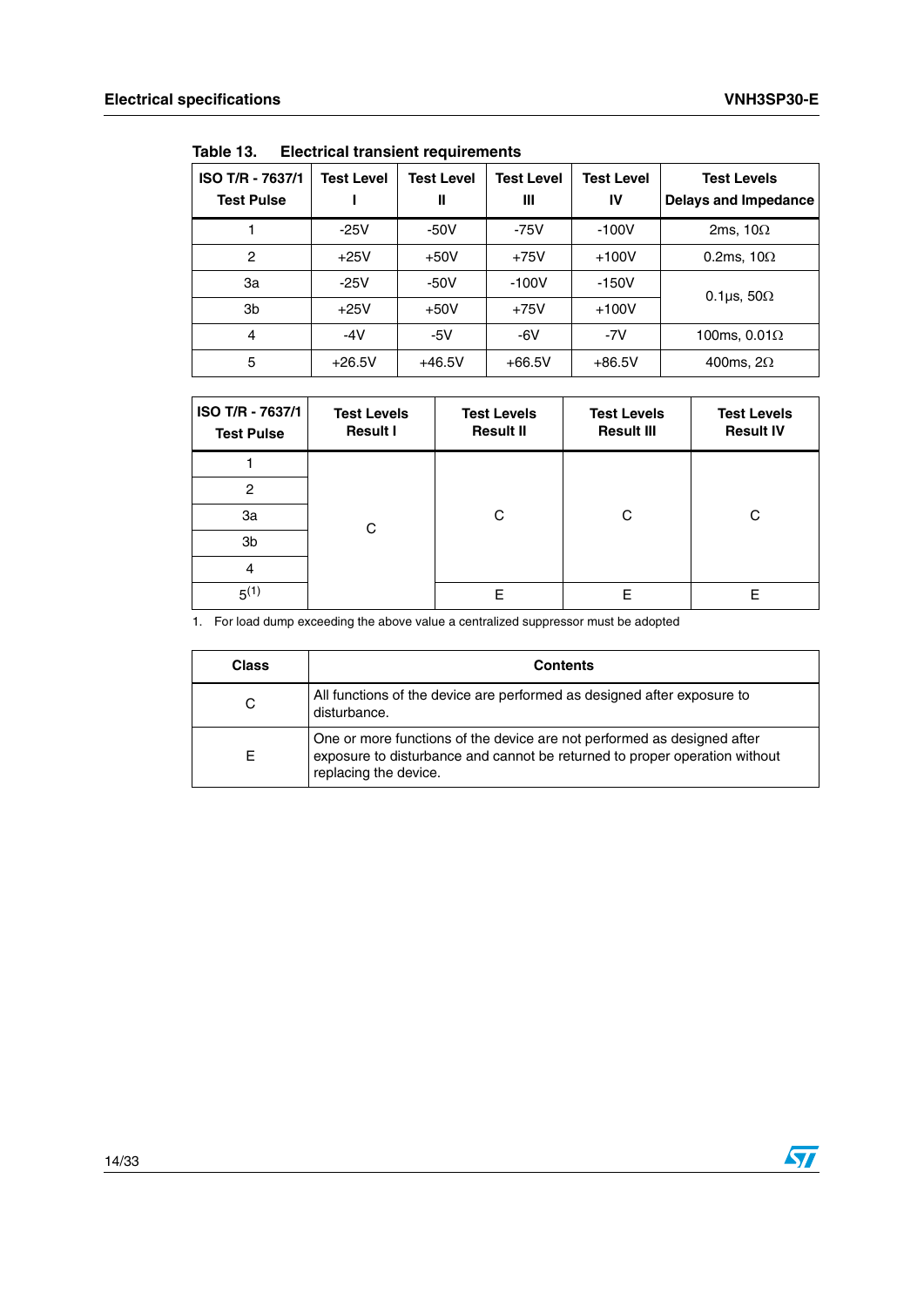### <span id="page-14-2"></span><span id="page-14-0"></span>**2.3 Electrical characteristics curves**

<span id="page-14-1"></span>

<span id="page-14-3"></span>



<span id="page-14-5"></span>



<span id="page-14-6"></span><span id="page-14-4"></span>

 $\sqrt{2}$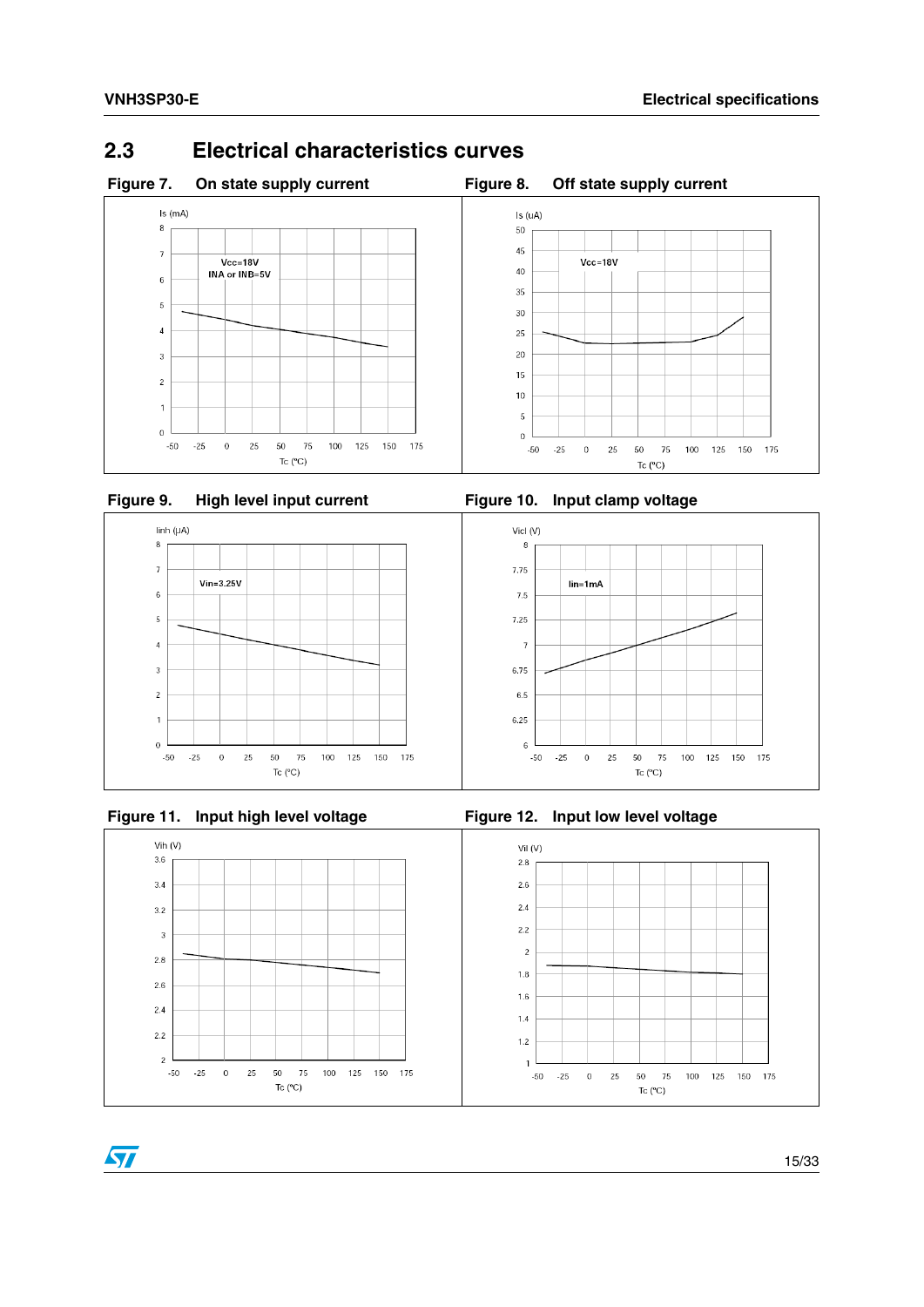<span id="page-15-0"></span>Figure 13. Input hysteresis voltage



<span id="page-15-2"></span> **Figure 15. Delay time during change of operation mode**



<span id="page-15-4"></span>



<span id="page-15-1"></span>Figure 14. High level enable pin current



<span id="page-15-3"></span>**Figure 16. Enable clamp voltage**

<span id="page-15-5"></span>

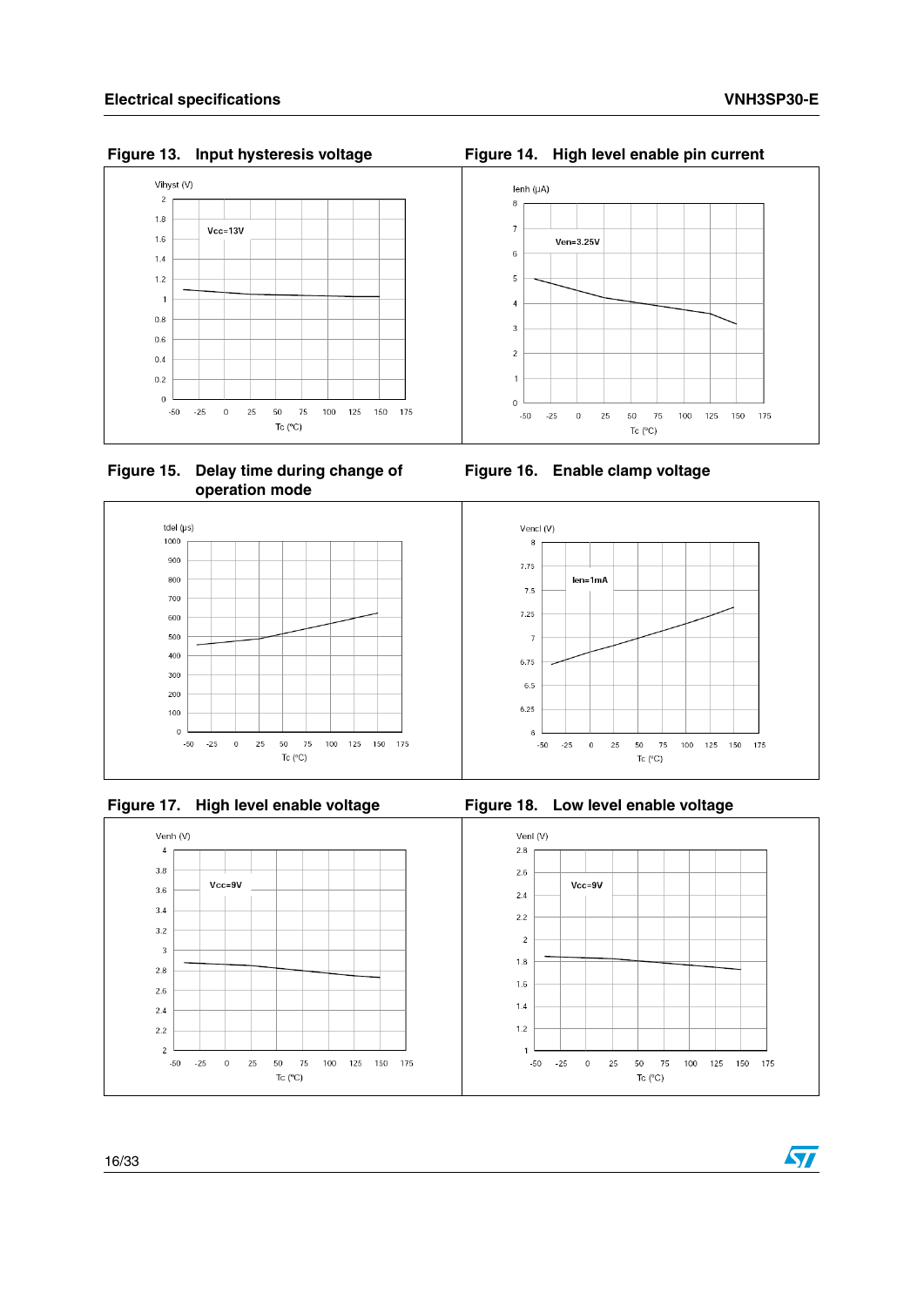



<span id="page-16-2"></span>



<span id="page-16-4"></span>



 $\sqrt{}$ 

<span id="page-16-5"></span>

<span id="page-16-0"></span>**Figure 19. PWM high level voltage Figure 20. PWM low level voltage**

<span id="page-16-1"></span>

<span id="page-16-3"></span>

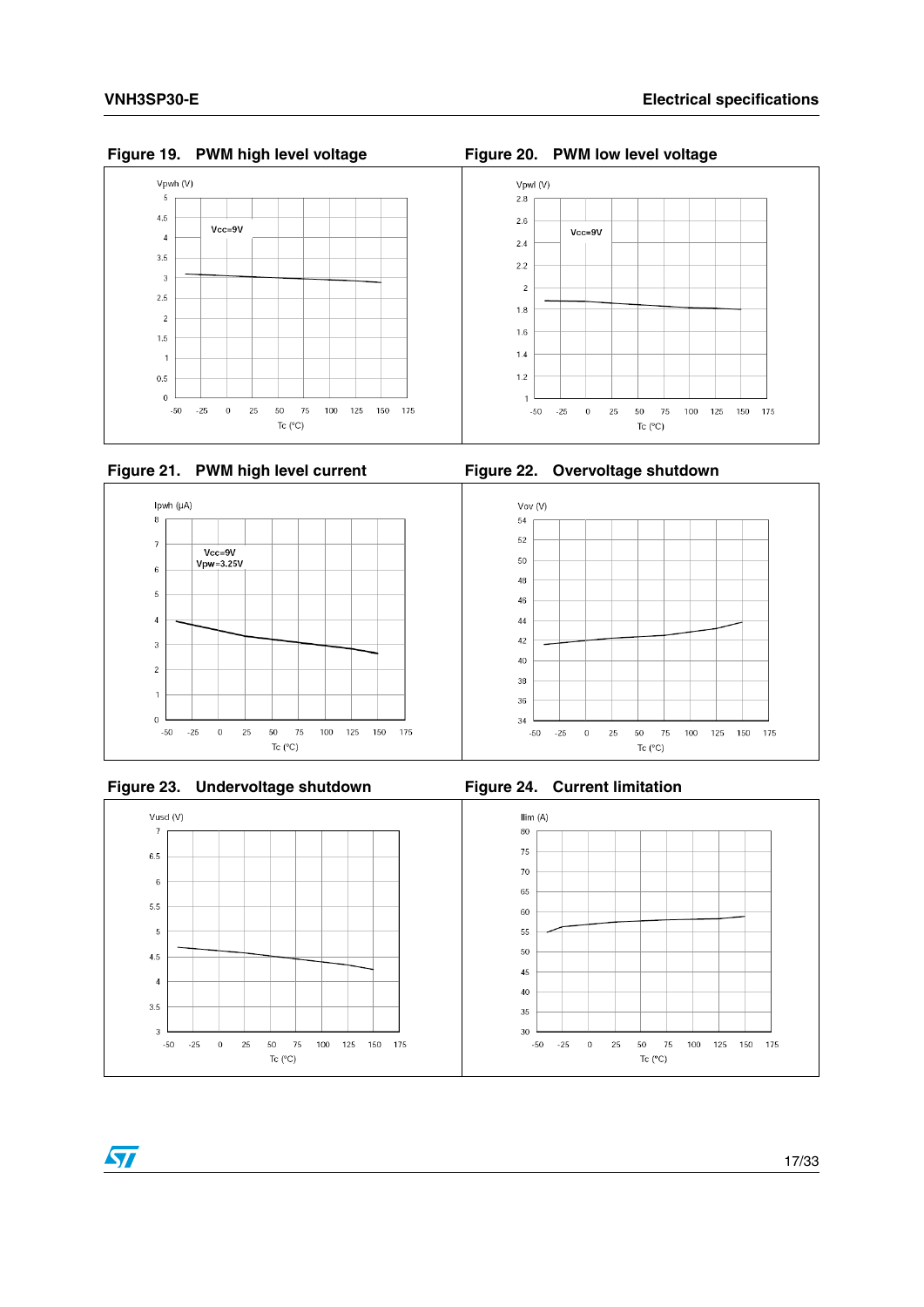<span id="page-17-0"></span>**Figure 25. On state high side resistance vs** 



<span id="page-17-2"></span> **Figure 27. On state high side resistance vs Vcc**



<span id="page-17-4"></span>



 $Vcc (V)$ 

<span id="page-17-3"></span>**Figure 28. On state low side resistance vs Vcc**

<span id="page-17-5"></span>



## <span id="page-17-1"></span>**Figure 26. On state low side resistance vs**

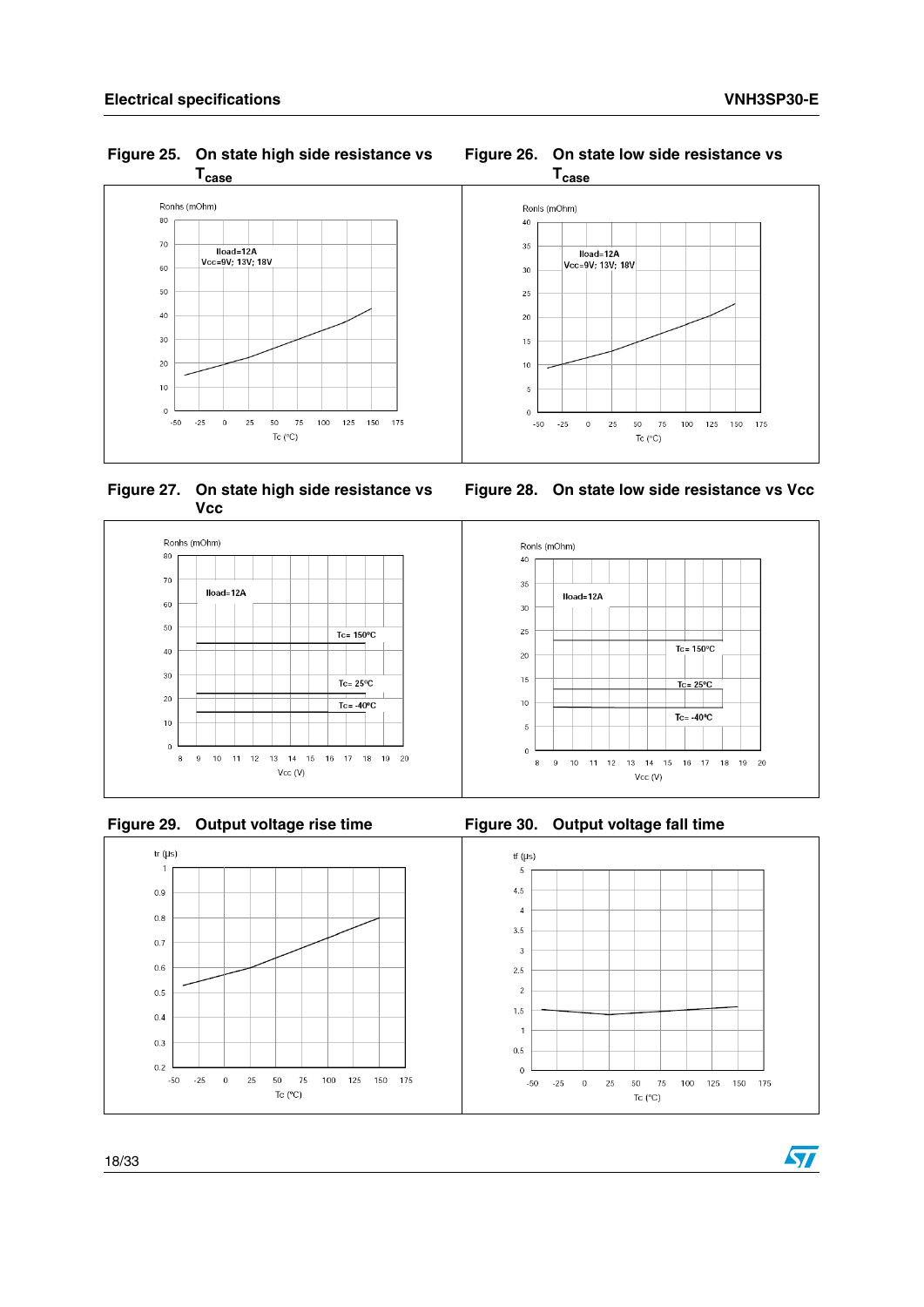<span id="page-18-1"></span>

#### <span id="page-18-0"></span>**Figure 31. Enable output low level voltage Figure 32. ON state leg resistance**

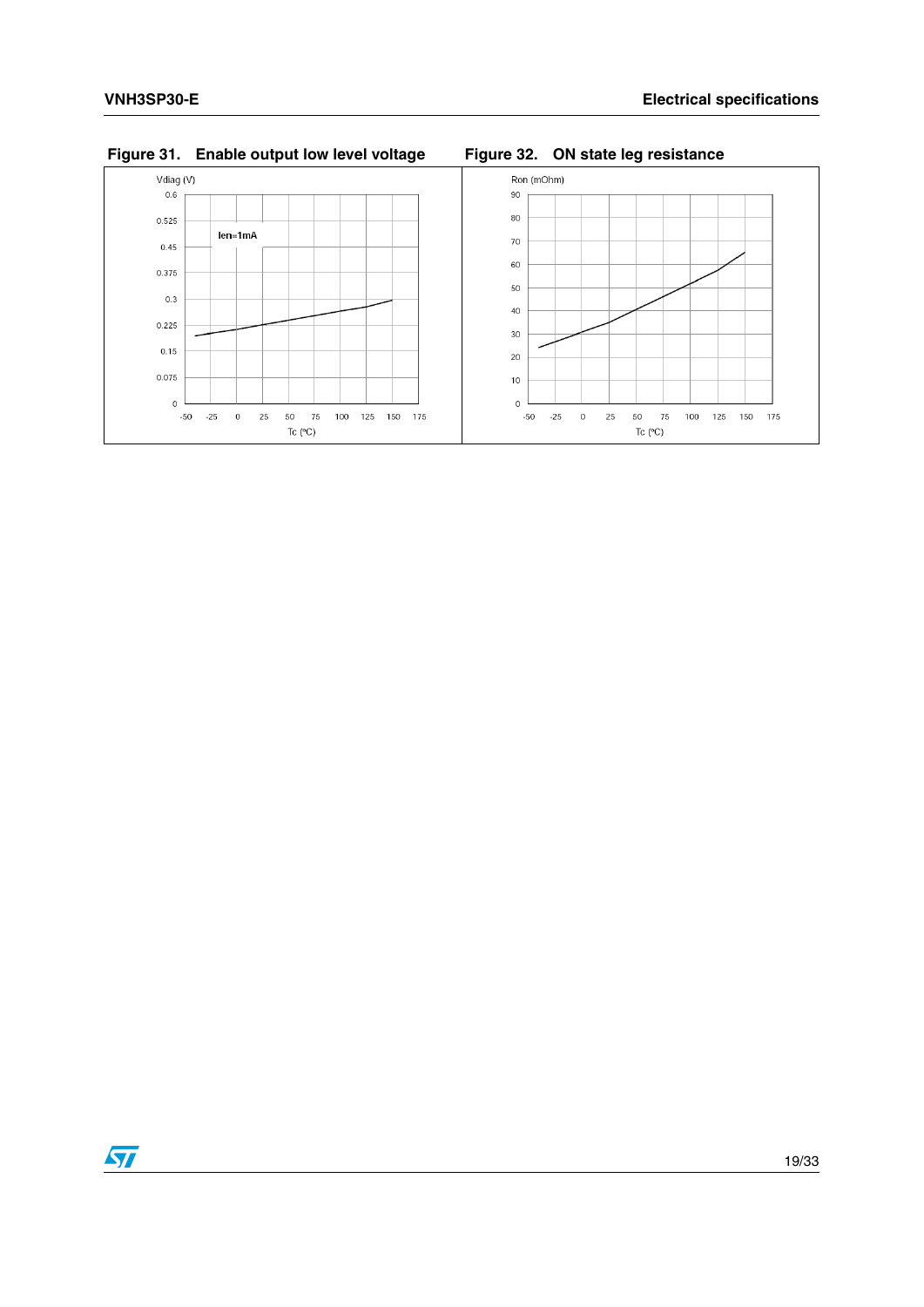## <span id="page-19-0"></span>**3 Application information**

In normal operating conditions the  $DIAG_X/EN_X$  pin is considered as an input pin by the device. This pin must be externally pulled high.

PWM pin usage: In all cases, a "0" on the PWM pin will turn off both  $\mathsf{LS}_\mathsf{A}$  and  $\mathsf{LS}_\mathsf{B}$  switches. When PWM rises back to "1", LS<sub>A</sub> or LS<sub>B</sub> turn on again depending on the input pin state.

<span id="page-19-1"></span>



Note: The value of the blocking capacitor (C) depends on the application conditions and defines voltage and current ripple onto supply line at PWM operation. Stored energy of the motor inductance may fly back into the blocking capacitor, if the bridge driver goes into tri-state. This causes a hazardous overvoltage if the capacitor is not big enough. As basic orientation, 500µF per 10A load current is recommended.

In case of a fault condition the  $DIAG_X/EN_X$  pin is considered as an output pin by the device.

The fault conditions are:

- overtemperature on one or both high sides
- short to battery condition on the output (saturation detection on the low side power MOSFET)

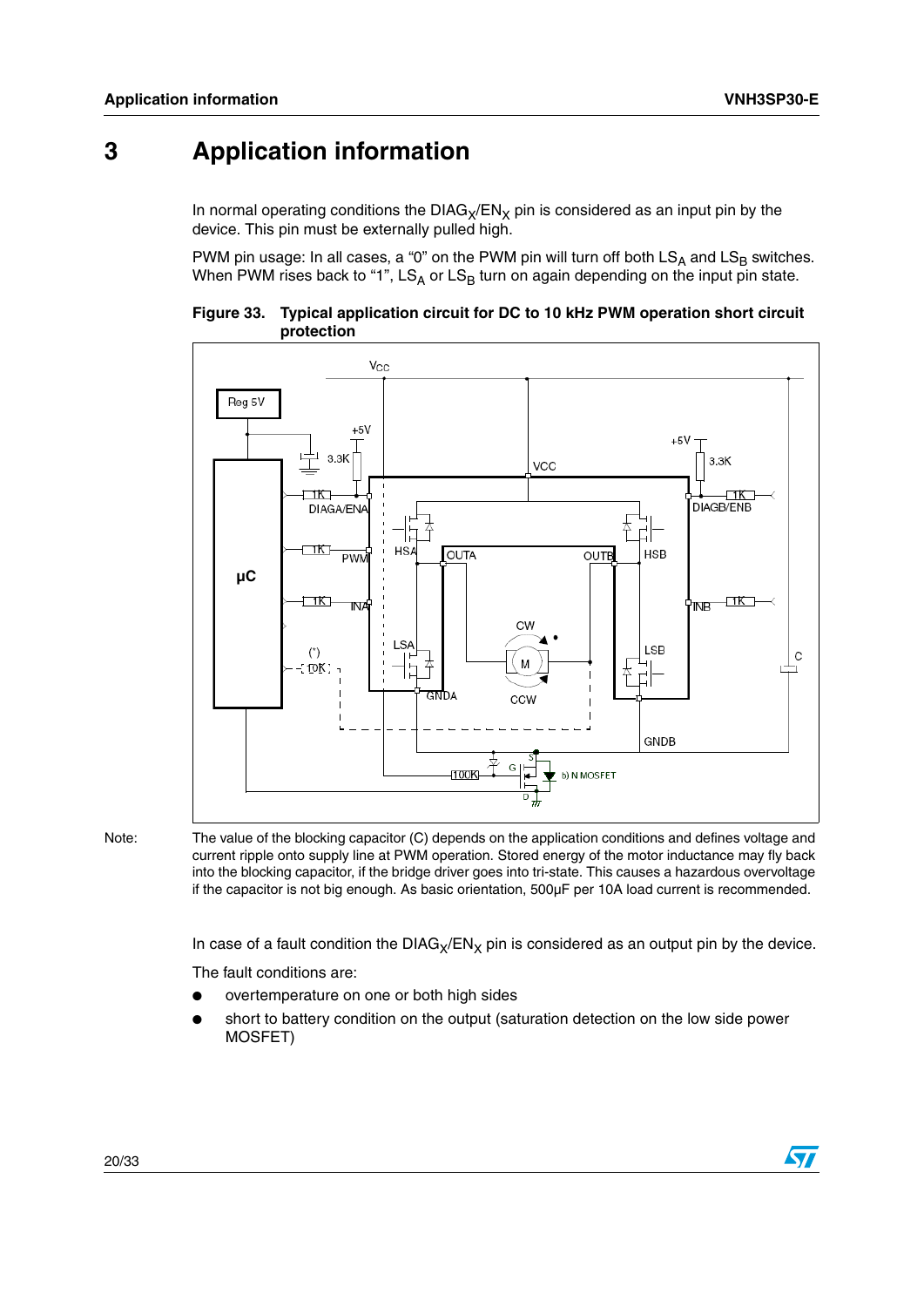Possible origins of fault conditions may be:

- $OUT_A$  is shorted to ground  $\rightarrow$  overtemperature detection on high side A.
- OUT<sub>A</sub> is shorted to  $V_{CC} \rightarrow$  low side power MOSFET saturation detection<sup>(a)</sup>.

When a fault condition is detected, the user can know which power element is in fault by monitoring the IN<sub>A</sub>, IN<sub>B</sub>, DIAG<sub>A</sub>/EN<sub>A</sub> and DIAG<sub>B</sub>/EN<sub>B</sub> pins.

In any case, when a fault is detected, the faulty leg of the bridge is latched off. To turn on the respective output  $(OUT_x)$  again, the input signal must rise from low to high level.

### <span id="page-20-0"></span>**3.1 Reverse battery protection**

Three possible solutions can be considered:

- 1. a Schottky diode D connected to  $V_{CC}$  pin
- 2. an N-channel MOSFET connected to the GND pin (see *[Figure 33: Typical application](#page-19-1)  [circuit for DC to 10 kHz PWM operation short circuit protection on page 20](#page-19-1)*
- 3. a P-channel MOSFET connected to the  $V_{CC}$  pin

The device sustains no more than -30A in reverse battery conditions because of the two body diodes of the power MOSFETs. Additionally, in reverse battery condition the I/Os of VNH3SP30-E will be pulled down to the  $V_{CC}$  line (approximately -1.5V). A series resistor must be inserted to limit the current sunk from the microcontroller I/Os. If  $I<sub>Rmax</sub>$  is the maximum target reverse current through µC I/Os, the series resistor is:

$$
R = \frac{V_{\text{IOS}} - V_{\text{CC}}}{I_{\text{Rmax}}}
$$

### <span id="page-20-1"></span>**3.2 Open load detection in Off mode**

It is possible for the microcontroller to detect an open load condition by adding a simply resistor (for example, 10k ohm) between one of the outputs of the bridge (for example, OUTB) and one microcontroller input. A possible sequence of inputs and enable signals is the following:  $INA = 1$ ,  $INB = X$ ,  $ENA = 1$ ,  $ENB = 0$ .

- normal condition:  $OUTA = H$  and  $OUTB = H$
- open load condition:  $OUTA = H$  and  $OUTB = L$ : In this case the OUTB pin is internally pulled down to GND. This condition is detected on OUTB pin by the microcontroller as an open load fault.

a. An internal operational amplifier compares the Drain-Source MOSFET voltage with the internal reference (2.7V Typ.). The relevant low side power MOS is switched off when its Drain-Source voltage exceeds the reference voltage.

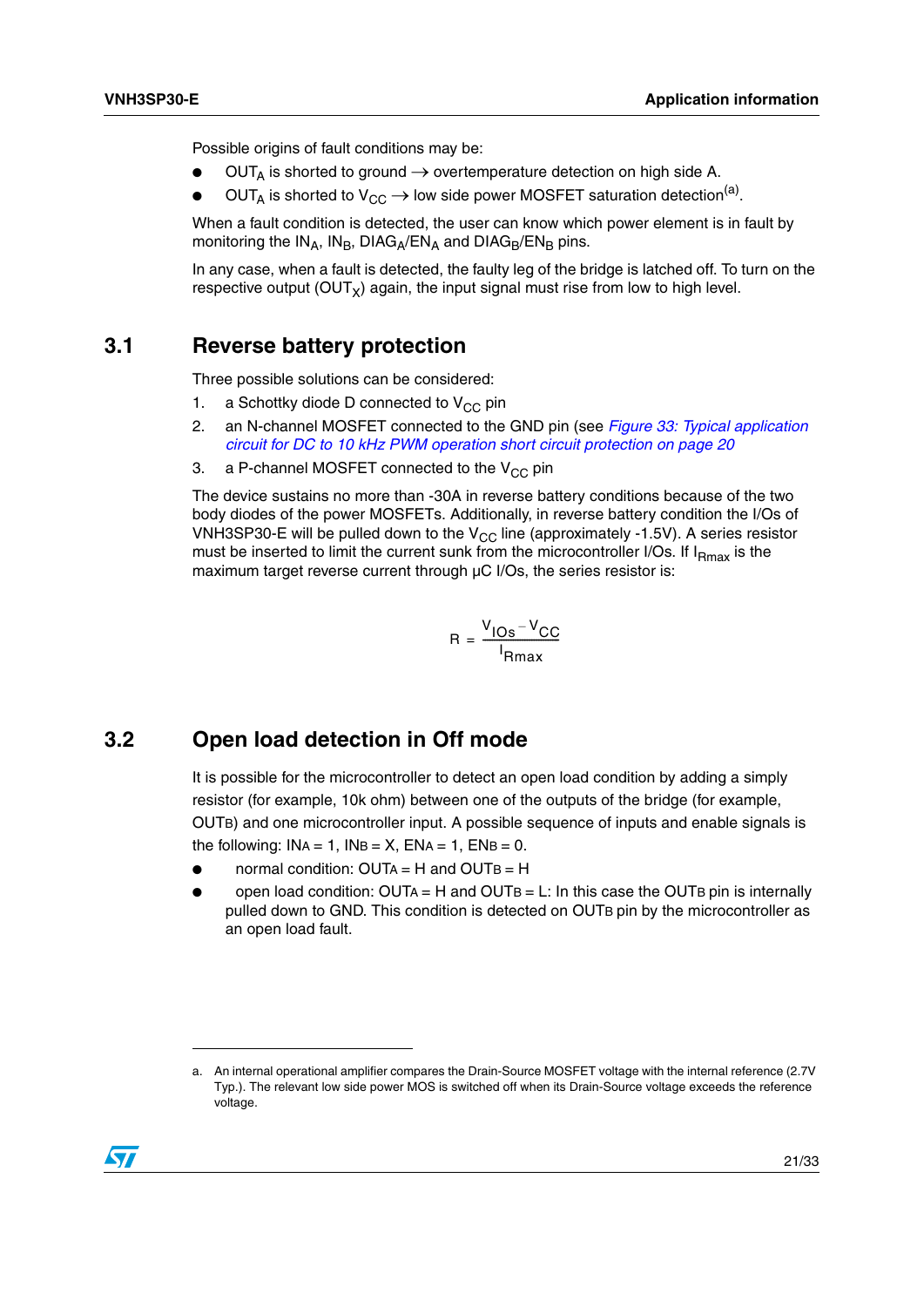### <span id="page-21-0"></span>**3.3 Test mode**

The PWM pin can be used to test the load connection between two half-bridges. In the Test mode (V<sub>pwm</sub> = -2V) the internal power MOS gate drivers are disabled. The INA or INB inputs can be used to turn on the high side A or B, respectively, in order to connect one side of the load at VCC voltage. The check of the voltage on the other side of the load can be used to verify the continuity of the load connection. In case of load disconnection, the DIADX/ENX pin corresponding to the faulty output is pulled down.

<span id="page-21-1"></span>**Figure 34. Half-bridge configuration**



*Note: The VNH3SP30-E can be used as a high power half-bridge driver achieving an On resistance per leg of 22.5m.* 



#### <span id="page-21-2"></span>**Figure 35. Multi-motors configuration**

*Note: The VNH3SP30-E can easily be designed in multi-motors driving applications such as seat*  positioning systems where only one motor must be driven at a time. DIAG<sub>X</sub>/EN<sub>X</sub> pins allow *to put unused half-bridges in high impedance.* 

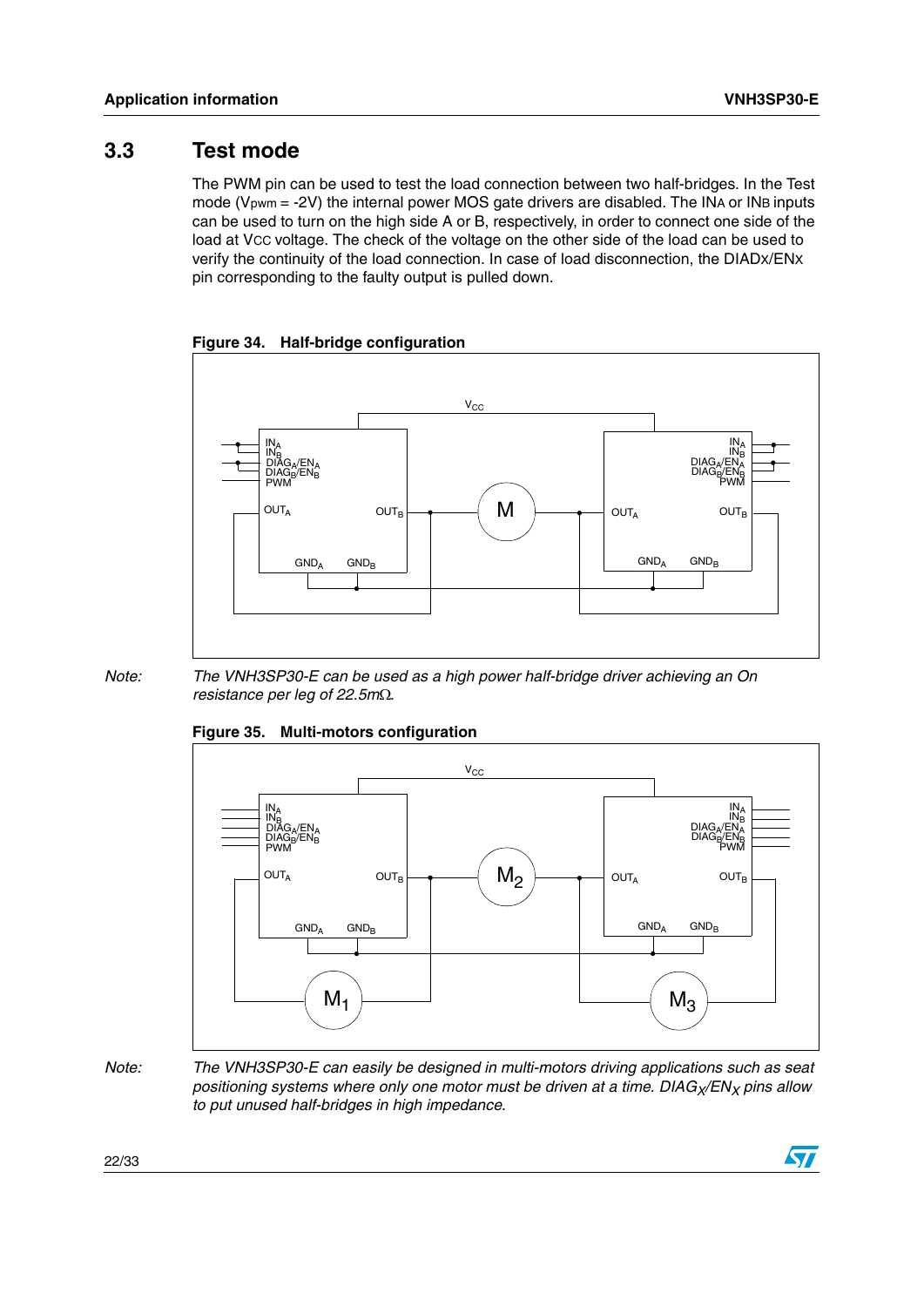

#### <span id="page-22-0"></span>**Figure 36. Waveforms in full bridge operation**

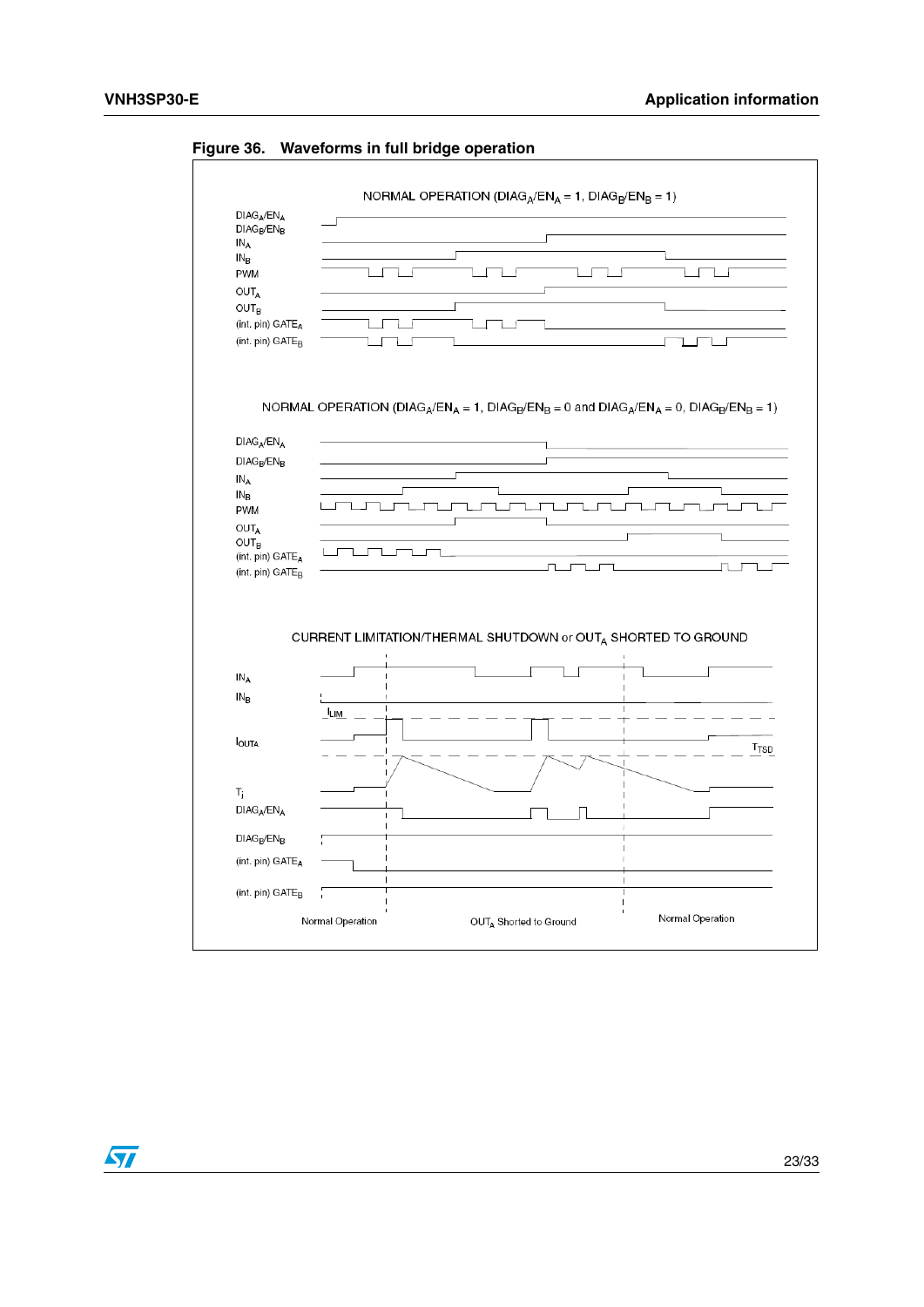|                                 |                  | OUTA shorted to V <sub>CC</sub> and undervoltage shutdown                                                        |                                                                       |                       |
|---------------------------------|------------------|------------------------------------------------------------------------------------------------------------------|-----------------------------------------------------------------------|-----------------------|
| IN <sub>A</sub>                 |                  |                                                                                                                  |                                                                       |                       |
| $IN_B$                          |                  |                                                                                                                  |                                                                       |                       |
| <b>OUTA</b><br>OUT <sub>B</sub> |                  |                                                                                                                  |                                                                       |                       |
| (int. pin) GATE <sub>A</sub>    |                  |                                                                                                                  |                                                                       |                       |
| (int. pin) GATE <sub>R</sub>    |                  |                                                                                                                  |                                                                       |                       |
| $DIAG_B/EN_B$                   |                  |                                                                                                                  |                                                                       |                       |
| $DIAG_A/EN_A$<br>$V_{\rm CC}$   |                  |                                                                                                                  |                                                                       |                       |
|                                 |                  |                                                                                                                  |                                                                       |                       |
|                                 |                  |                                                                                                                  |                                                                       |                       |
|                                 | Normal Operation | OUTA Shorted to V <sub>CC</sub>                                                                                  | Normal Operation<br>Load disconnection test ( $IN_A = 1$ , PWM = -2V) |                       |
|                                 |                  |                                                                                                                  |                                                                       |                       |
| $IN_A$                          |                  |                                                                                                                  |                                                                       |                       |
| $IN_B$                          |                  |                                                                                                                  |                                                                       |                       |
| PWM<br>(Test mode)              |                  | and the control of the control of the control of the control of the control of the control of the control of the |                                                                       |                       |
| <b>OUTA</b>                     |                  |                                                                                                                  |                                                                       |                       |
| <b>OUT<sub>B</sub></b>          |                  |                                                                                                                  |                                                                       |                       |
| (int. pin)GATE <sub>A</sub>     |                  | <u> 1980 - Johann Barbara, martxa alemaniar amerikan a</u>                                                       |                                                                       |                       |
|                                 |                  | (int. pin) GATE <sub>B</sub>                                                                                     |                                                                       |                       |
| $DIAG_A/EN_A$                   | ÷.               |                                                                                                                  |                                                                       |                       |
| $DIAG_B/EN_B$                   |                  |                                                                                                                  |                                                                       | Undervoltage Shutdown |

<span id="page-23-0"></span>**Figure 37. Waveforms in full bridge operation** (continued)



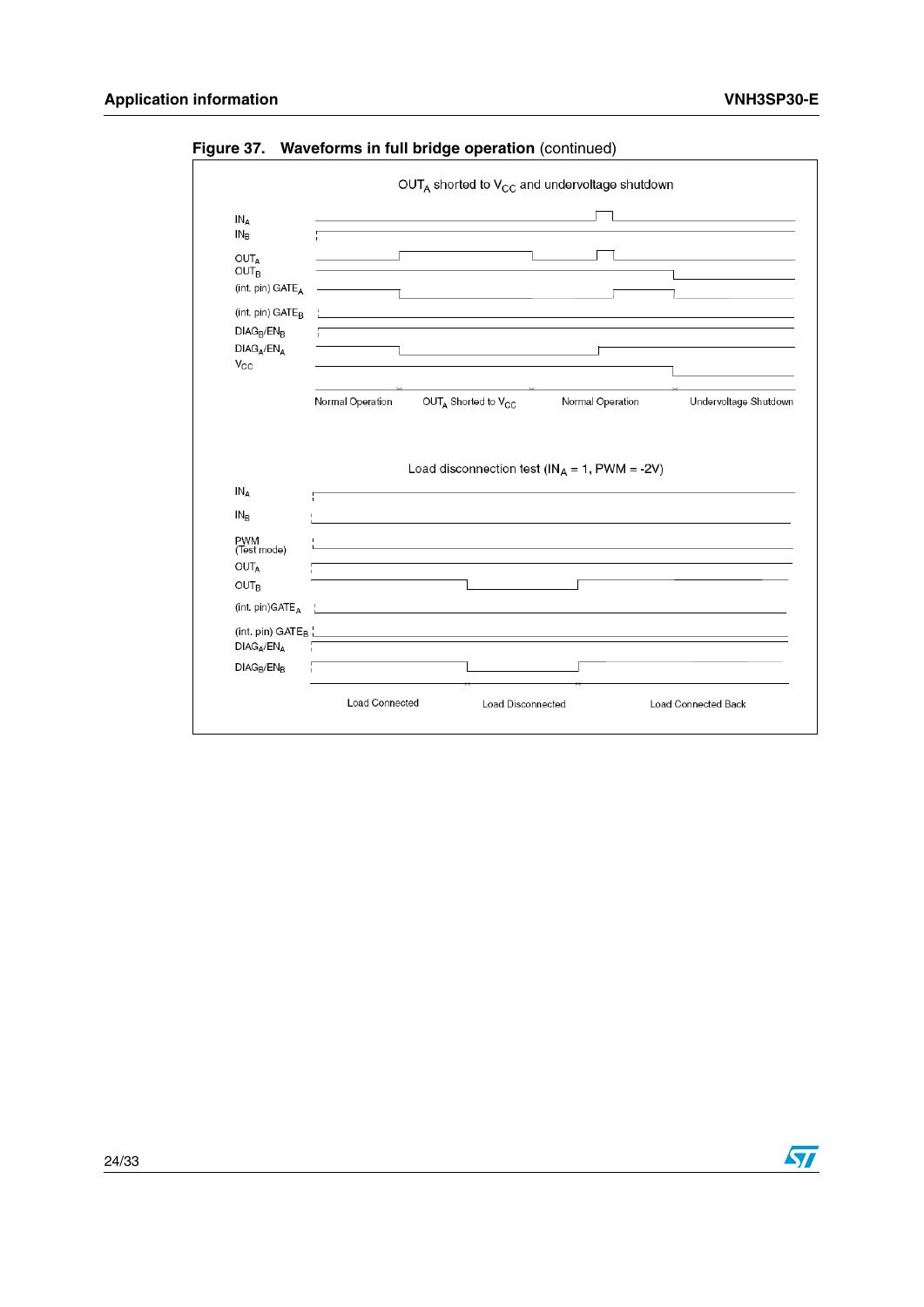## <span id="page-24-0"></span>**4 Package and PCB thermal data**

### <span id="page-24-1"></span>**4.1 MultiPowerSO-30 thermal data**

#### <span id="page-24-2"></span>**Figure 38. MultiPowerSO-30™ PC board**



 $\sqrt{2}$ 

*Note:* Layout condition of  $R_{th}$  and  $Z_{th}$  measurements (PCB FR4 area = 58mm x 58mm, PCB *thickness = 2mm, Cu thickness = 35m, Copper areas: from minimum pad layout to 16cm2).*

#### <span id="page-24-3"></span>**Figure 39. Chipset configuration**



<span id="page-24-4"></span>



25/33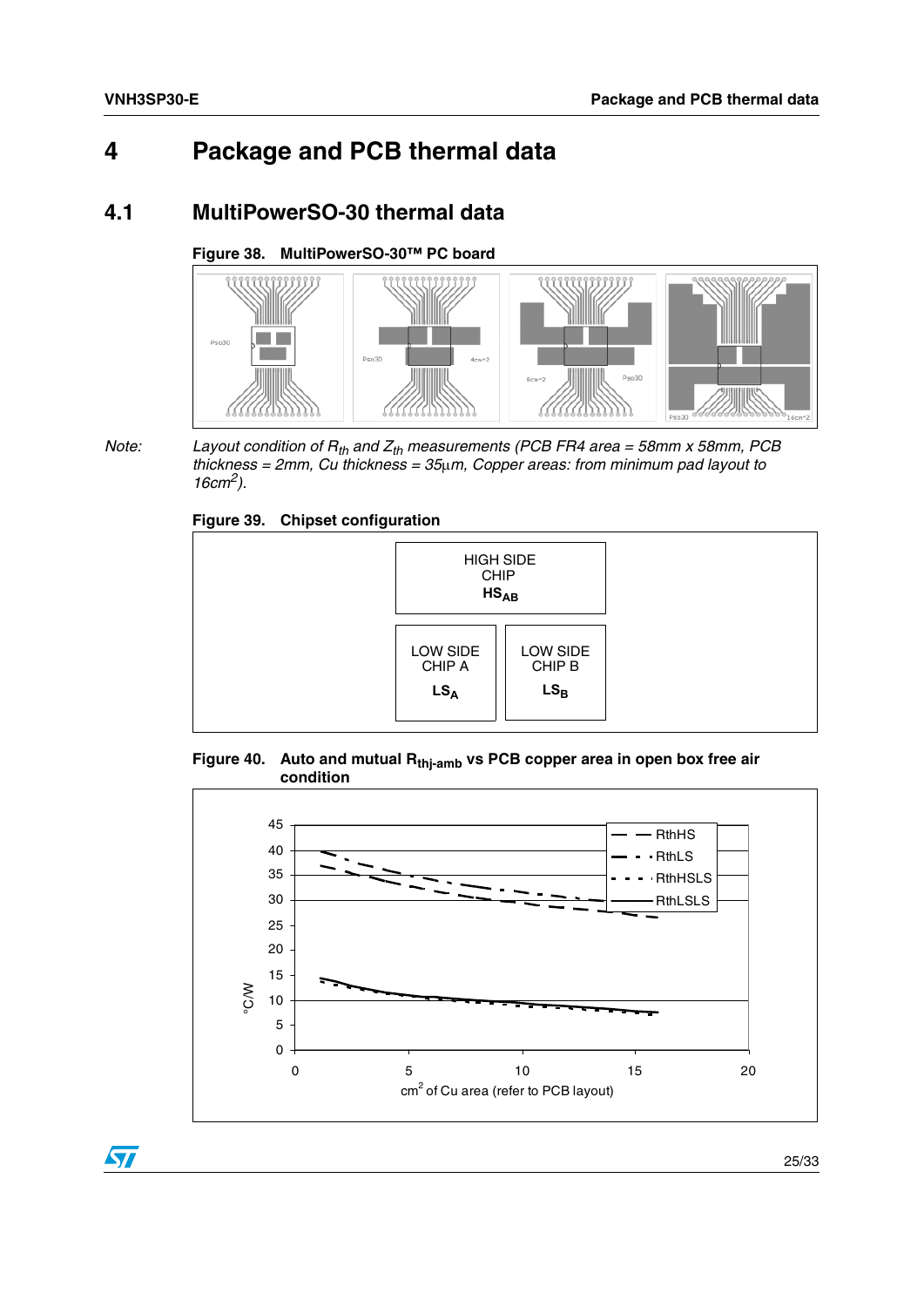### <span id="page-25-0"></span>**4.1.1 Thermal calculation in clockwise and anti-clockwise operation in steady-state mode**

<span id="page-25-4"></span>Table 14. **Thermal calculation in clockwise and anti-clockwise operation in steadystate mode**

| $ HS_A HS_B LS_A LS_B$ |                 |  | <b>iHSAB</b>                                                                                                                                                                                                               | <sup>I</sup> jLSA                     | I iLSB                                                                                  |
|------------------------|-----------------|--|----------------------------------------------------------------------------------------------------------------------------------------------------------------------------------------------------------------------------|---------------------------------------|-----------------------------------------------------------------------------------------|
|                        | ON OFF OFF   ON |  | $P_{dHSA}$ x $R_{thHS}$ + $P_{dLSB}$ $P_{dHSA}$ x $R_{thHSLS}$ +<br>$x RthHSLS + Tamb$                                                                                                                                     | $P_{dLSB}$ x $R_{thLSLS}$ + $T_{amb}$ | $P_{dHSA}$ x $R_{thHSLS}$ + $P_{dLSB}$<br>$x RthLS + Tamb$                              |
| <b>OFFION</b>          |                 |  | $\begin{array}{c c c c c c} & \text{ON} & \text{OFF} & \text{P}_\text{d,BS} \times \text{R}_\text{th,HS} + \text{P}_\text{d,SA} & \text{P}_\text{d,HS} \times \text{R}_\text{th,HSLS} + \end{array}$<br>$x RthHSLS + Tamb$ | $P_{dLSA}$ x $R_{thLS}$ + $T_{amb}$   | $P_{\text{dHSB}}$ x $R_{\text{thHSLS}}$ + $P_{\text{dLSA}}$<br>$x R_{thLSLS} + T_{amb}$ |

### <span id="page-25-1"></span>**4.1.2 Thermal resistances definition (values according to the PCB heatsink area)**

 $$  $HS<sub>B</sub>$  in ON state)

 $R_{thLS}$  =  $R_{th}$ <sub>SA</sub> =  $R_{th}$ <sub>SB</sub> = Low Side Chip Thermal Resistance Junction to Ambient

 $R_{thHSLS} = R_{thHSAI;SB} = R_{thHSH;SA} = Mutual Thermal Resistance Junction to Ambient$ between High Side and Low Side Chips

 $$ **Chips** 

### <span id="page-25-2"></span>**4.1.3 Thermal calculation in transient mode(b)**

 $T_{\text{HASAB}} = Z_{\text{thHS}} \times P_{\text{dHSAB}} + Z_{\text{thHS}} \times (P_{\text{dLSA}} + P_{\text{dLSB}}) + T_{\text{amb}}$ 

 $T_{\text{iLSA}} = Z_{\text{thHSLS}} \times P_{\text{dHSAB}} + Z_{\text{thLS}} \times P_{\text{dLSA}} + Z_{\text{thSIS}} \times P_{\text{dLSB}} + T_{\text{amb}}$ 

 $T_{\text{iLSB}} = Z_{\text{thHSLS}} \times P_{\text{dHSAB}} + Z_{\text{thLSLS}} \times P_{\text{dLSA}} + Z_{\text{thLS}} \times P_{\text{dLSB}} + T_{\text{amb}}$ 

#### <span id="page-25-3"></span>**4.1.4 Single pulse thermal impedance definition (values according to the PCB heatsink area)**

**ZthHS** = High Side Chip Thermal Impedance Junction to Ambient

 $Z_{thLS} = Z_{thLSA} = Z_{thLSB} =$  Low Side Chip Thermal Impedance Junction to Ambient

**ZthHSLS** = ZthHSABLSA = ZthHSABLSB = Mutual Thermal Impedance Junction to Ambient between High Side and Low Side Chips

**Z<sub>thLSLS</sub>** = Z<sub>thLSALSB</sub> = Mutual Thermal Impedance Junction to Ambient between Low Side **Chips** 



b. Calculation is valid in any dynamic operating condition.  $P_d$  values set by user.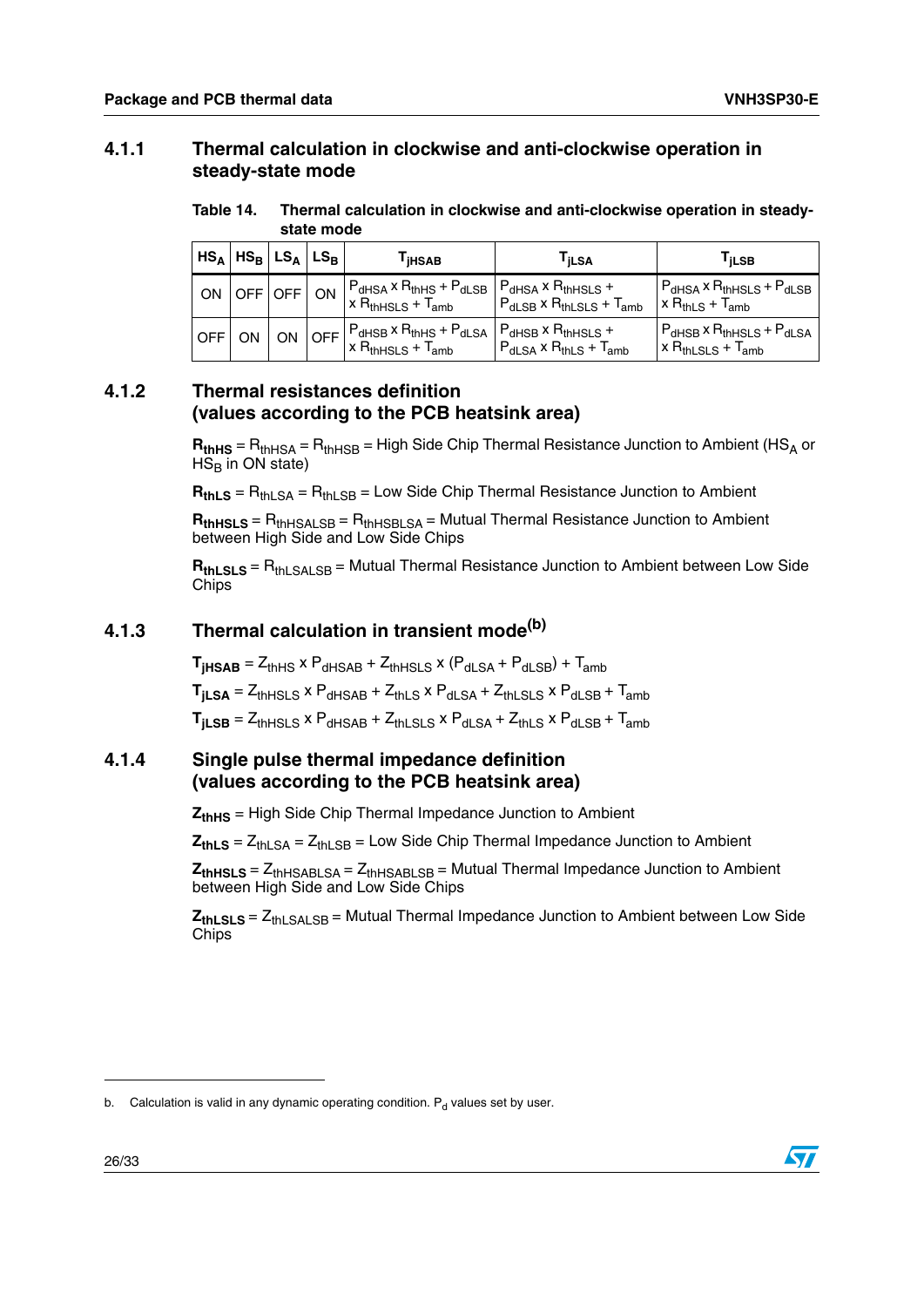$\sqrt{2}$ 

#### **Equation 1: pulse calculation formula**

$$
\mathbf{z}_{\mathbf{TH}\delta} = \mathbf{R}_{\mathbf{TH}} \cdot \delta + \mathbf{z}_{\mathbf{THtp}} (1 - \delta)
$$
  
where  $\delta = \mathbf{t}_p / T$ 



<span id="page-26-0"></span>



<span id="page-26-1"></span>**Figure 42. MultiPowerSO-30 LSD thermal impedance junction ambient single pulse**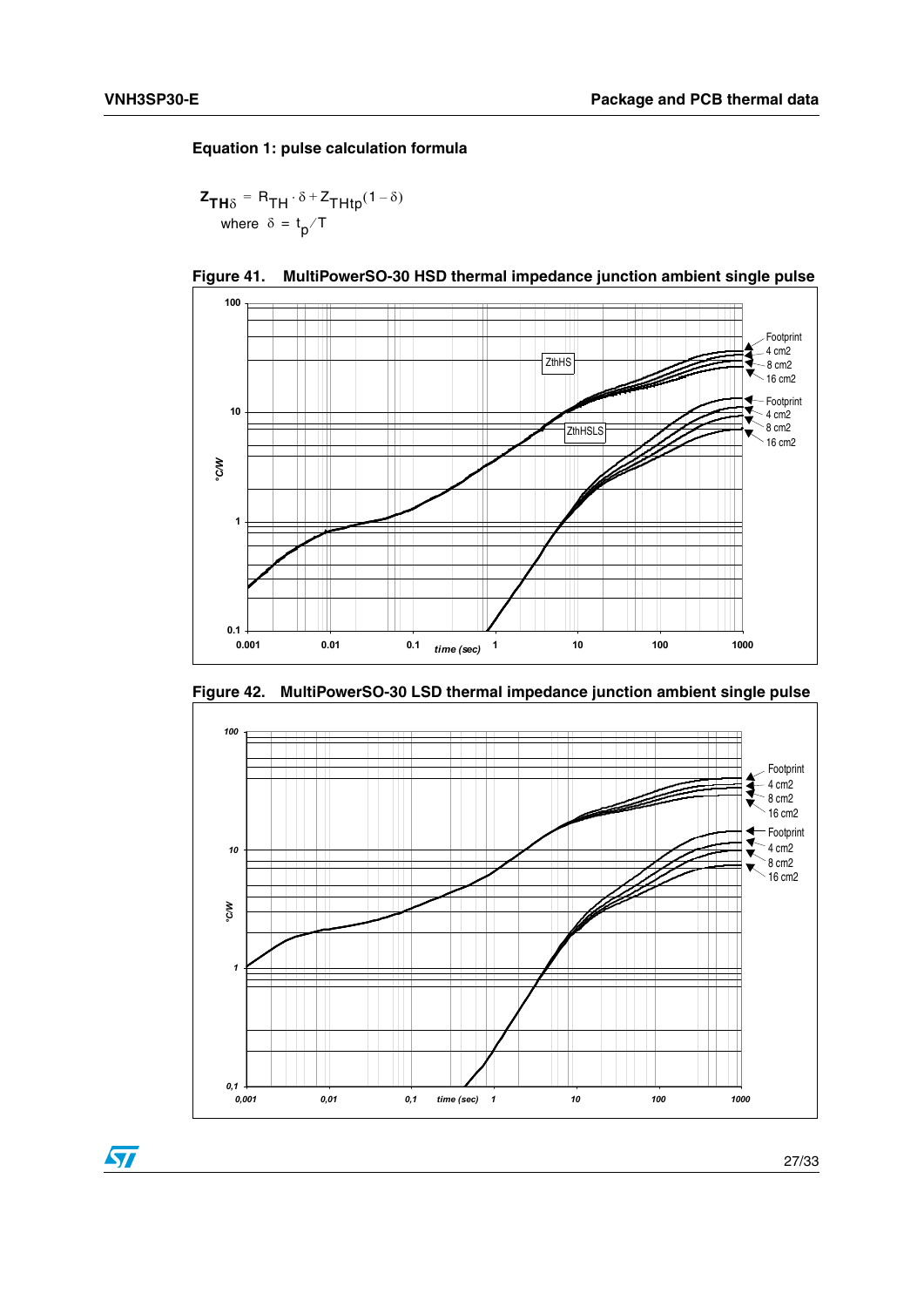

<span id="page-27-1"></span>**Figure 43. Thermal fitting model of an H-bridge in MultiPowerSO-30**

#### <span id="page-27-0"></span>Table 15. **Thermal parameters**<sup>(1)</sup>

| Area/island (cm <sup>2</sup> )   | <b>Footprint</b> | 4              | 8    | 16   |
|----------------------------------|------------------|----------------|------|------|
| $R1 = R7 (°C/W)$                 | 0.05             |                |      |      |
| $R2 = R8$ (°C/W)                 | 0.3              |                |      |      |
| R3 (°C/W)                        | 0.5              |                |      |      |
| R4 (°C/W)                        | 1.3              |                |      |      |
| R5 (°C/W)                        | 14               |                |      |      |
| R6 (°C/W)                        | 44.7             | 39.1           | 31.6 | 23.7 |
| $R9 = R10 = R15 = R16$ (°C/W)    | 0.6              |                |      |      |
| $R11 = R17$ (°C/W)               | 0.8              |                |      |      |
| $R12 = R18$ (°C/W)               | 1.5              |                |      |      |
| $R13 = R19$ (°C/W)               | 20               |                |      |      |
| $R14 = R20 (°C/W)$               | 46.9             | 36.1           | 30.4 | 20.8 |
| $R21 = R22 = R23$ (°C/W)         | 115              |                |      |      |
| $C1 = C7 = C9 = C15$ (W.s/°C)    | 0.001            |                |      |      |
| $C2 = C8$ (W.s/ $\degree$ C)     | 0.005            |                |      |      |
| $C3 = (W.s/°C)$                  | 0.02             |                |      |      |
| $C4 = C13 = C19$ (W.s/°C)        | 0.3              |                |      |      |
| $C5$ (W.s/ $\textdegree C$ )     | 0.6              |                |      |      |
| $C6$ (W.s/ $\textdegree C$ )     | 5                | $\overline{7}$ | 9    | 11   |
| $C10 = C11 = C16 = C17$ (W.s/°C) | 0.003            |                |      |      |
| $C12 = C18$ (W.s/°C)             | 0.075            |                |      |      |
| $C14 = C20 (W.soC)$              | 2.5              | 3.5            | 4.5  | 5.5  |

1. The blank space means that the value is the same as the previous one.

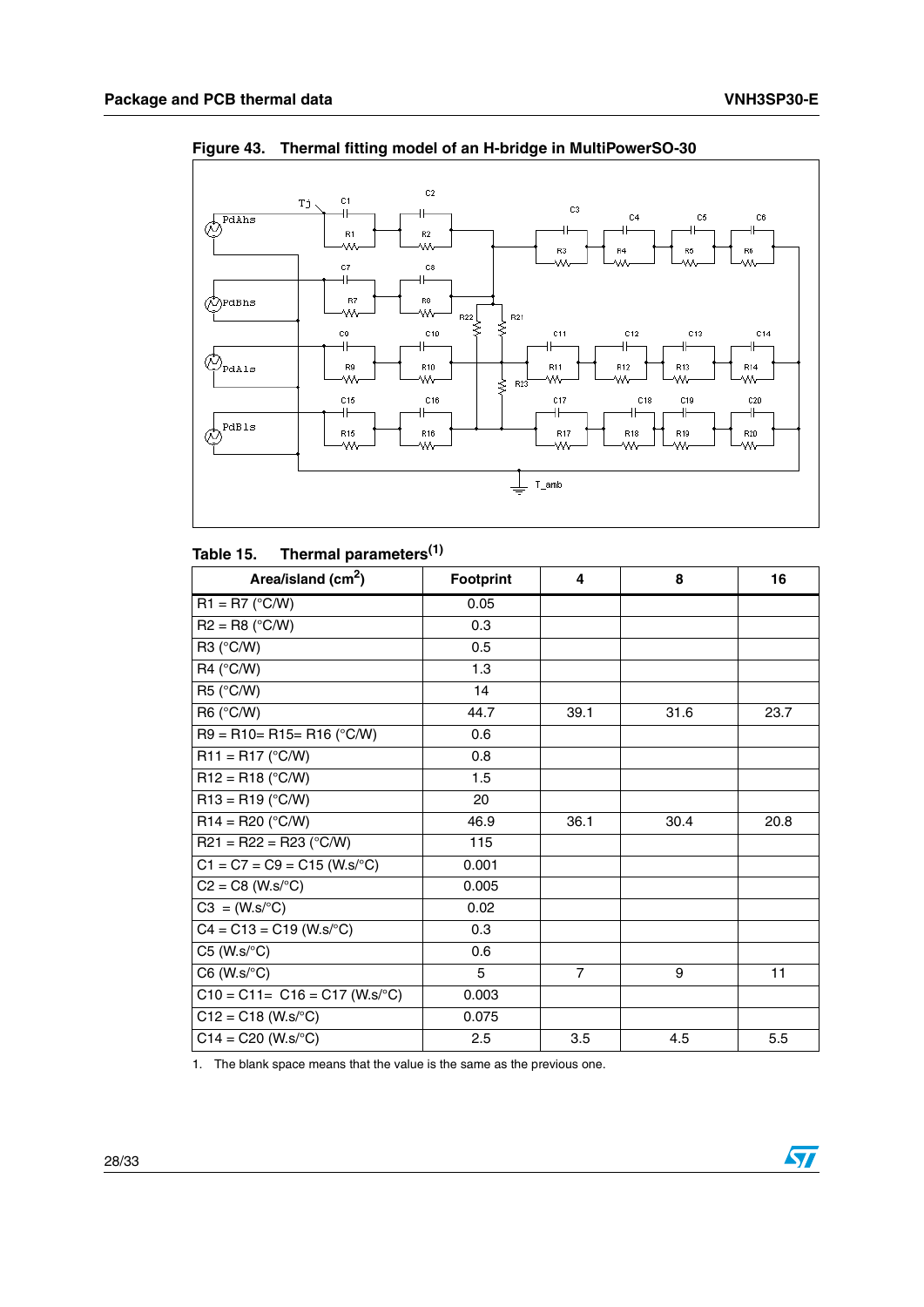## <span id="page-28-0"></span>**5 Package and packing information**

### <span id="page-28-1"></span>**5.1 ECOPACK® packages**

In order to meet environmental requirements, ST offers these devices in ECOPACK® packages. These packages have a Lead-free second-level interconnect. The category of Second-Level Interconnect is marked on the package and on the inner box label, in compliance with JEDEC Standard JESD97.

The maximum ratings related to soldering conditions are also marked on the inner box label. ECOPACK is an ST trademark. ECOPACK specifications are available at: www.st.com.

### <span id="page-28-2"></span>**5.2 MultiPowerSO-30 package mechanical data**



<span id="page-28-3"></span>**Figure 44. MultiPowerSO-30 package outline**

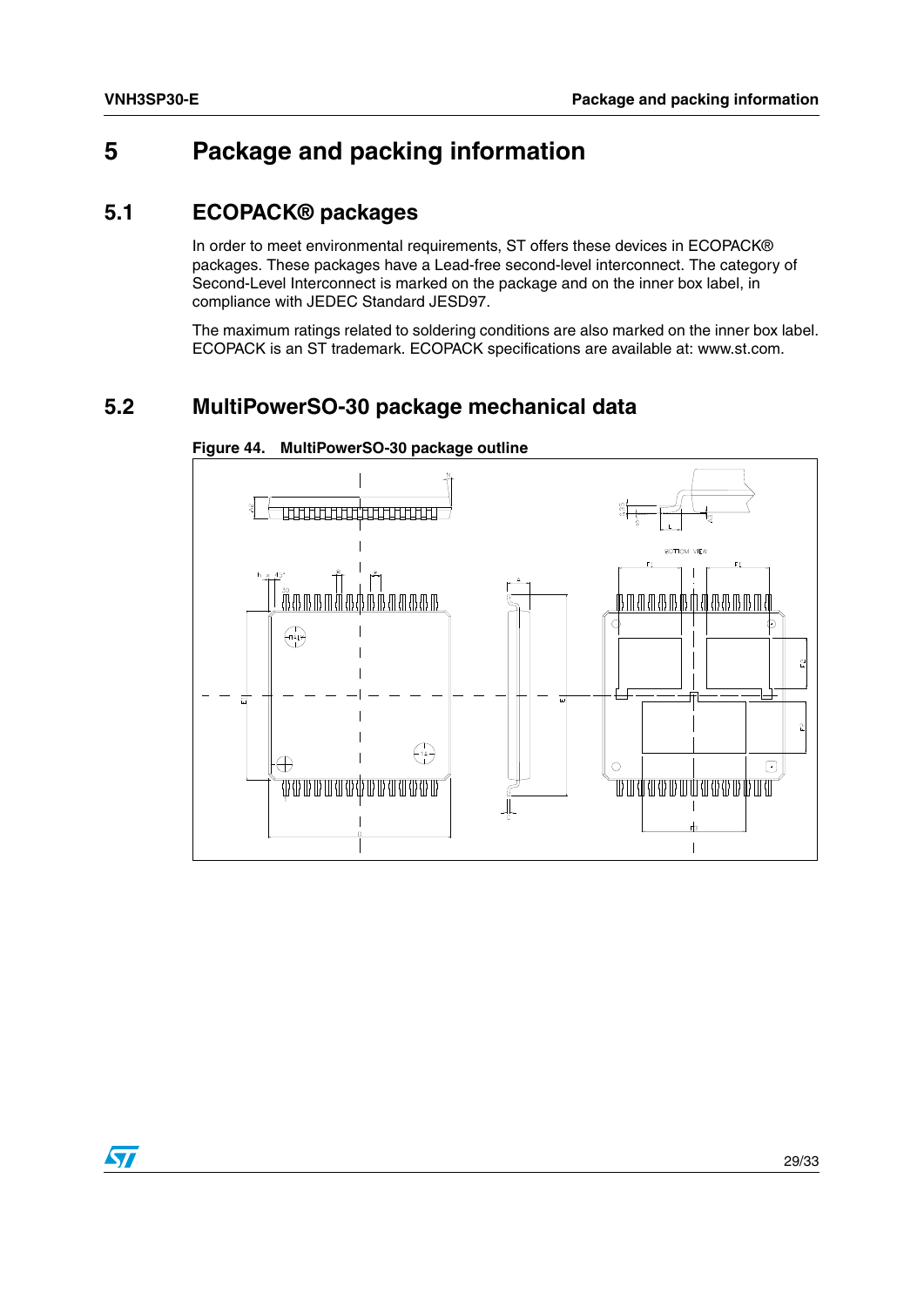$\sqrt{2}$ 

| <b>Symbol</b>  |       | <b>Millimeters</b> |       |
|----------------|-------|--------------------|-------|
|                | Min   | <b>Typ</b>         | Max   |
| A              |       |                    | 2.35  |
| A2             | 1.85  |                    | 2.25  |
| A <sub>3</sub> | 0     |                    | 0.1   |
| B              | 0.42  |                    | 0.58  |
| C              | 0.23  |                    | 0.32  |
| D              | 17.1  | 17.2               | 17.3  |
| E              | 18.85 |                    | 19.15 |
| E <sub>1</sub> | 15.9  | 16                 | 16.1  |
| e              |       | 1                  |       |
| F1             | 5.55  |                    | 6.05  |
| F <sub>2</sub> | 4.6   |                    | 5.1   |
| F <sub>3</sub> | 9.6   |                    | 10.1  |
| L              | 0.8   |                    | 1.15  |
| N              |       |                    | 10deg |
| S              | 0deg  |                    | 7deg  |

<span id="page-29-0"></span>**Table 16. MultiPowerSO-30 mechanical data**

<span id="page-29-1"></span>

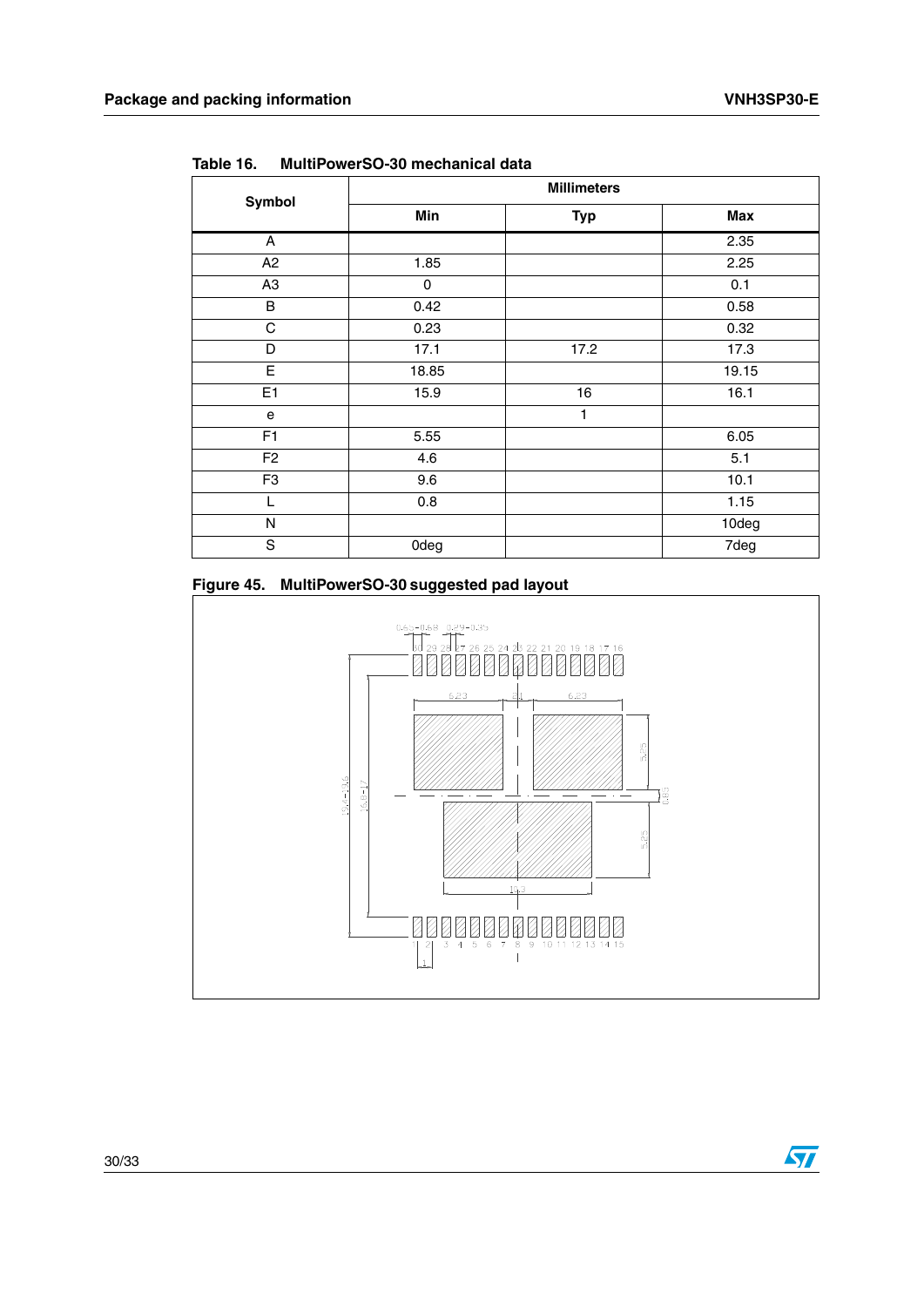### <span id="page-30-0"></span>**5.3 Packing information**

*Note:* The devices can be packed in tube or tape and reel shipments (see the *Device summary on [page 1](#page-0-0) for packaging quantities).*

<span id="page-30-1"></span>



<span id="page-30-2"></span>



 $\sqrt{2}$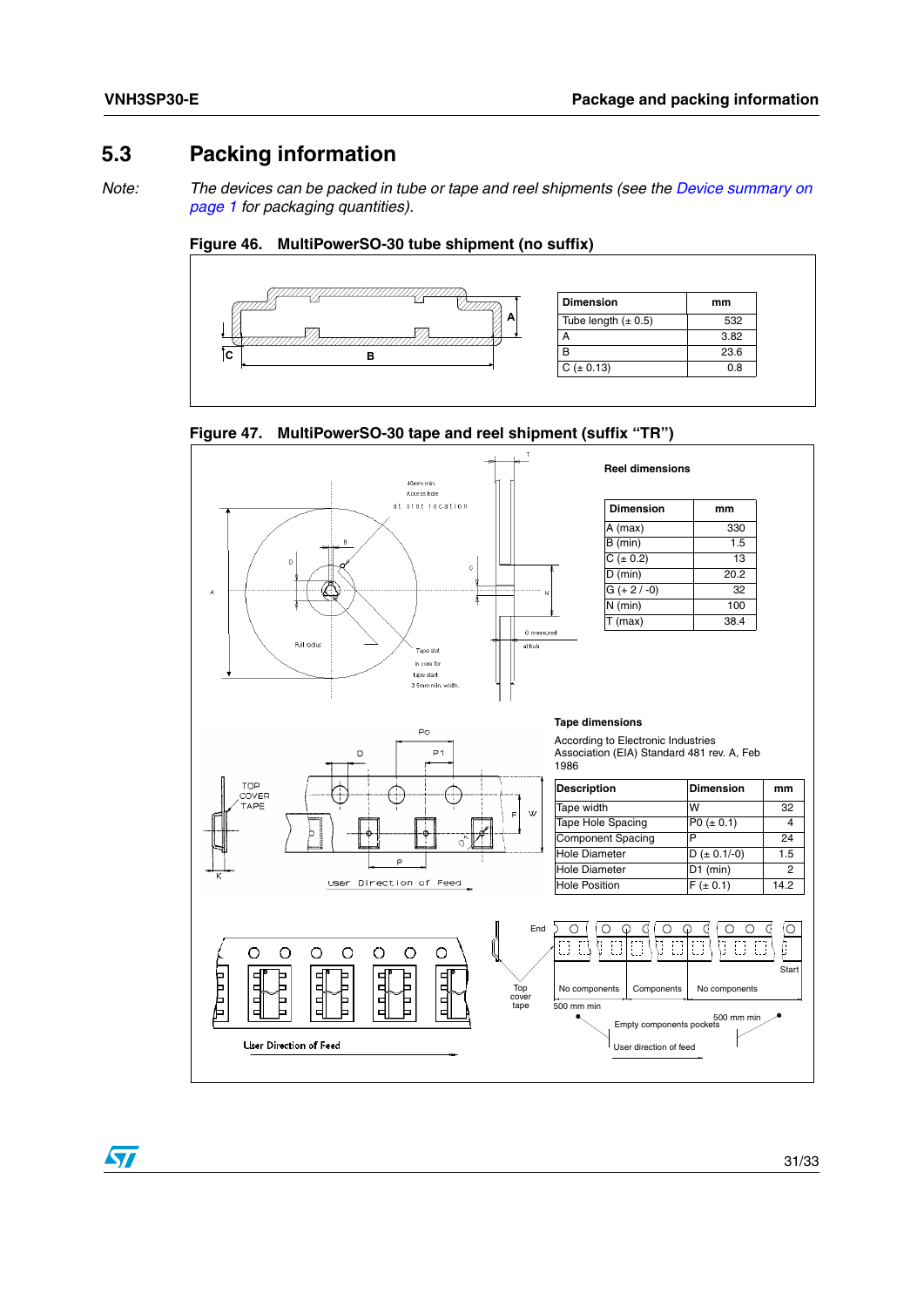# <span id="page-31-0"></span>**6 Revision history**

<span id="page-31-1"></span>

| Table 17. | <b>Document revision history</b> |  |
|-----------|----------------------------------|--|
|-----------|----------------------------------|--|

| <b>Date</b> | <b>Revision</b> | <b>Description of changes</b>                                                                                                                                                                                                                                                                                                                                                                                                                                                                                                                                                                                                                                                                                                                                                                                                                                                                                                                                                            |  |
|-------------|-----------------|------------------------------------------------------------------------------------------------------------------------------------------------------------------------------------------------------------------------------------------------------------------------------------------------------------------------------------------------------------------------------------------------------------------------------------------------------------------------------------------------------------------------------------------------------------------------------------------------------------------------------------------------------------------------------------------------------------------------------------------------------------------------------------------------------------------------------------------------------------------------------------------------------------------------------------------------------------------------------------------|--|
| Aug-2004    | 1               | Initial release of lead-free version based on the VNH3SP30 datasheet<br>(May 2004 - Rev.1)                                                                                                                                                                                                                                                                                                                                                                                                                                                                                                                                                                                                                                                                                                                                                                                                                                                                                               |  |
| Aug-2005    | $\mathcal{P}$   | Modified figure 5                                                                                                                                                                                                                                                                                                                                                                                                                                                                                                                                                                                                                                                                                                                                                                                                                                                                                                                                                                        |  |
| 20-Dec-2006 | 3               | Document converted into new ST corporate template.<br>Changed document title.<br>Changed features on page 1 to add ECOPACK® package.<br>Added section 1: device block description on page 5.<br>Added section 2: pinout description on page 6.<br>Added section 3: maximum ratings on page 8.<br>Added section 4: electrical characteristics on page 9.<br>Added "low" and "high" to parameters for linL and linH in Table 6 on<br>page 9.<br>Added section 5: Waveforms and truth table on page 12.<br>Changed first of two fault conditions in section 5 on page 12.<br>Inserted note in Figure 4 on page 12.<br>Added vertical limitation line to left side arrow of tD(off) to Figure 7 on<br>page 17.<br>Added section 6: thermal data on page 26.<br>Added section 7: package characteristics on page 30.<br>Added section 8: packaging information on page 32.<br>Updated disclaimer (last page) to include a mention about the use of<br>ST products in automotive applications. |  |
| 20-Jun-2007 | 4               | Document reformatted.<br>Changed Table 6: Power section on page 9: supply current and static<br>resistance values.<br>Added Table 7: Logic inputs (INA, INB, ENA, ENB) on page 9: V <sub>DIAG</sub><br>ROW ·<br>Deleted Enable (Logic I/O pin) Table.                                                                                                                                                                                                                                                                                                                                                                                                                                                                                                                                                                                                                                                                                                                                    |  |
| 13-Sep-2007 | 5               | Updated Table 2: Block description on page 5.                                                                                                                                                                                                                                                                                                                                                                                                                                                                                                                                                                                                                                                                                                                                                                                                                                                                                                                                            |  |
| 15-Nov-2007 | 6               | Corrected Figure 34 note: changed On resistance per leg from 9.5<br>m $\Omega$ to 22.5 m $\Omega$ .                                                                                                                                                                                                                                                                                                                                                                                                                                                                                                                                                                                                                                                                                                                                                                                                                                                                                      |  |
| 06-Feb-2008 | $\overline{7}$  | Corrected Heat Slug numbers in Table 3: Pin definitions and functions.                                                                                                                                                                                                                                                                                                                                                                                                                                                                                                                                                                                                                                                                                                                                                                                                                                                                                                                   |  |
| 24-Sep-2013 | 8               | Updated disclaimer.                                                                                                                                                                                                                                                                                                                                                                                                                                                                                                                                                                                                                                                                                                                                                                                                                                                                                                                                                                      |  |